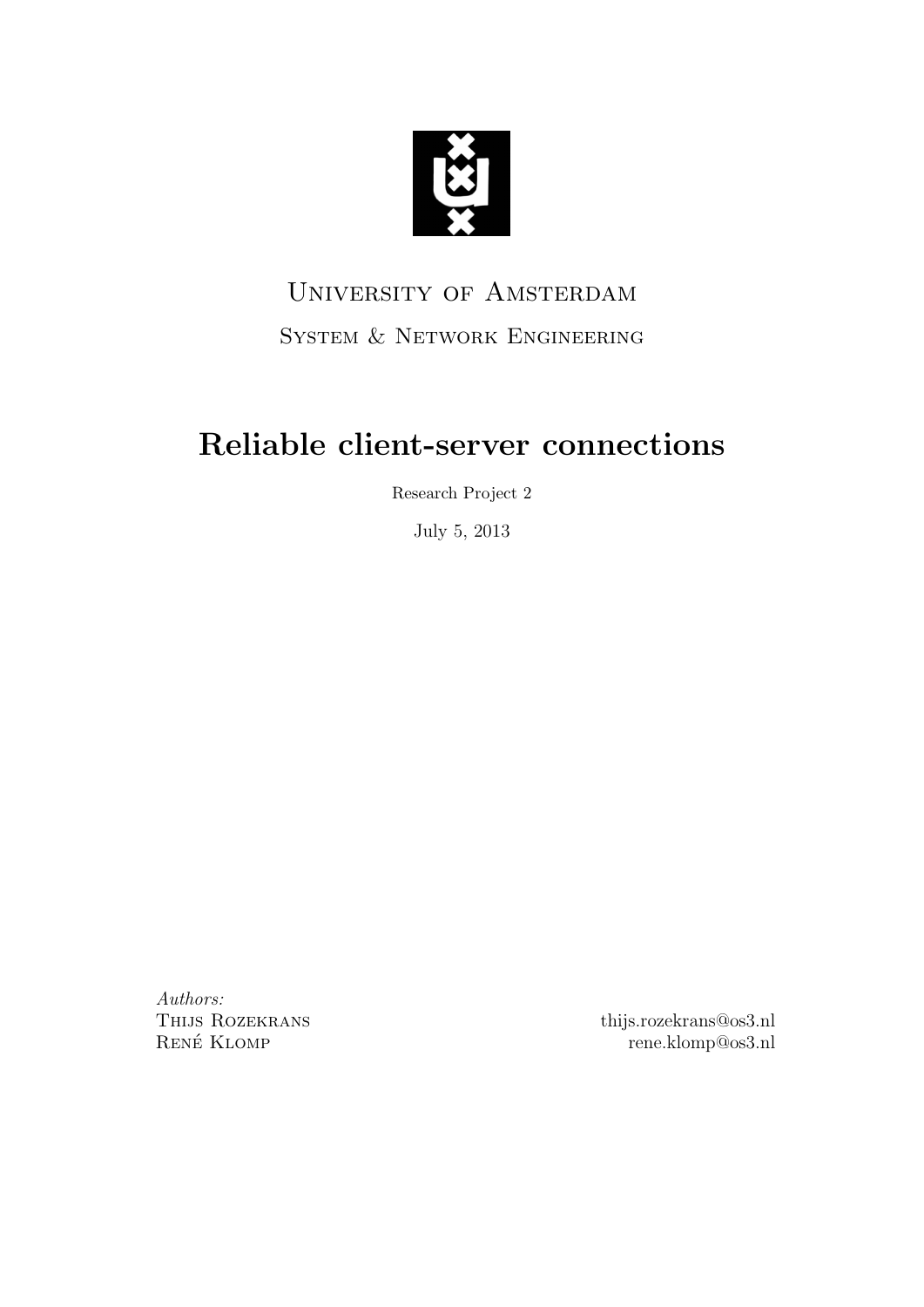#### Abstract

The current usage of TLS relies on centralized certificate authorities which poses a single point of failure and introduces costs for signing of certificates. Within this research several existing techniques are used to build a TLS tunneling daemon that validates TLS certificates in a decentralized way. DANE will be used to validate domain certificates by matching them to the certificates stored in DNS. User certificates will be validated using a LDAP server as a PGP key server. By matching the certificates stored in this LDAP server, the client identity can be validated as well. Combining both techniques in a single daemon will allow existing applications, by using small library, to make use of the daemon and establish a reliable and secure TLS connection.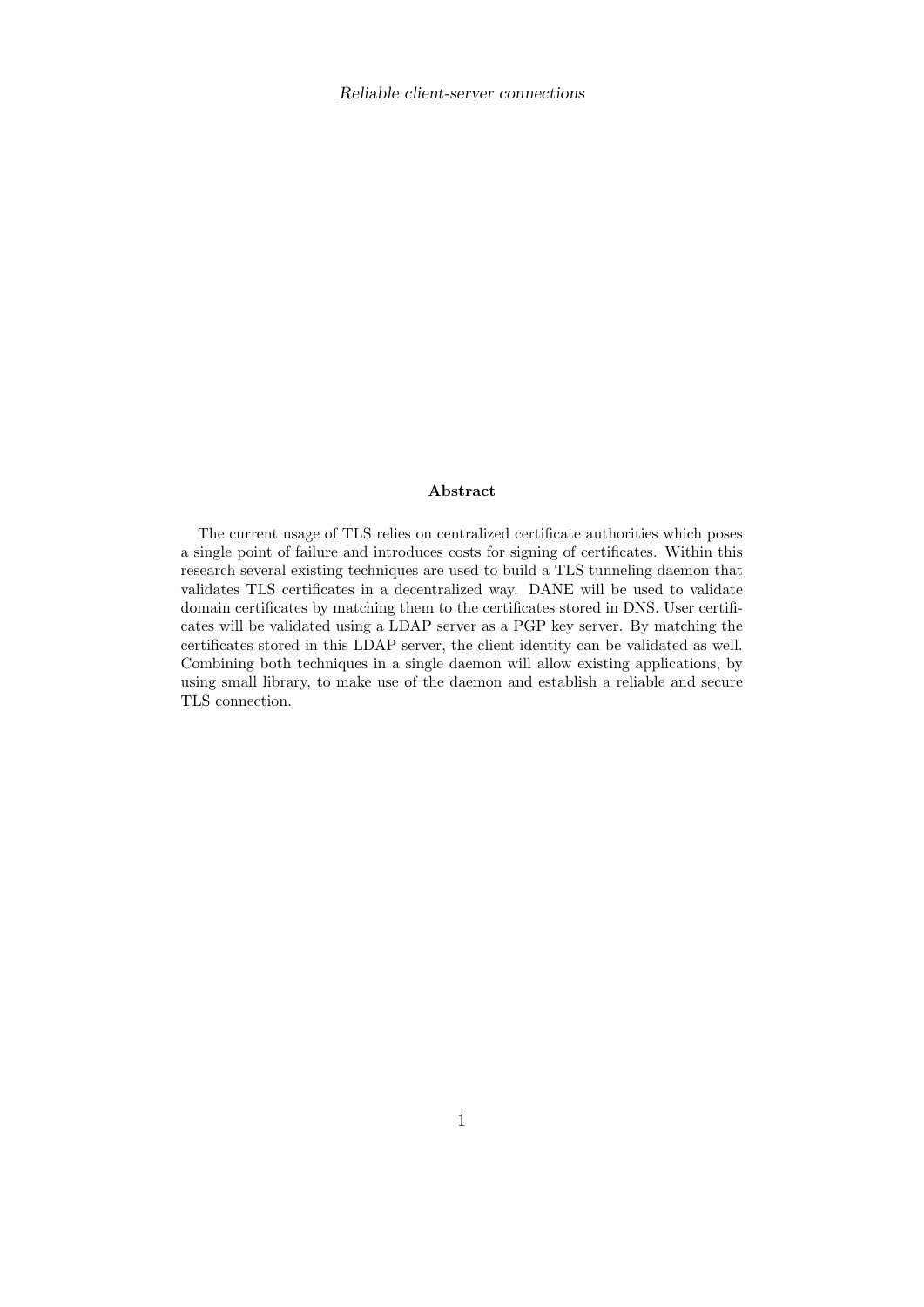## Reliable client-server connections

## **Contents**

|                                | 1. Introduction                                 | 3              |  |  |  |  |  |  |  |
|--------------------------------|-------------------------------------------------|----------------|--|--|--|--|--|--|--|
|                                |                                                 | 3              |  |  |  |  |  |  |  |
|                                |                                                 | 3              |  |  |  |  |  |  |  |
|                                |                                                 |                |  |  |  |  |  |  |  |
| 4<br>2. Background             |                                                 |                |  |  |  |  |  |  |  |
| 2.1.                           |                                                 | $\overline{4}$ |  |  |  |  |  |  |  |
|                                | 2.1.1.                                          | $\overline{5}$ |  |  |  |  |  |  |  |
|                                |                                                 | $\overline{5}$ |  |  |  |  |  |  |  |
|                                | 2.3. DNS-based Authentication of Named Entities | $\overline{7}$ |  |  |  |  |  |  |  |
|                                |                                                 | 8              |  |  |  |  |  |  |  |
|                                |                                                 | 8              |  |  |  |  |  |  |  |
|                                |                                                 | 9              |  |  |  |  |  |  |  |
|                                |                                                 | 10             |  |  |  |  |  |  |  |
|                                |                                                 |                |  |  |  |  |  |  |  |
| 11<br>3. Design Considerations |                                                 |                |  |  |  |  |  |  |  |
|                                |                                                 | 11             |  |  |  |  |  |  |  |
| 3.2.                           |                                                 | 11             |  |  |  |  |  |  |  |
|                                |                                                 | 11             |  |  |  |  |  |  |  |
|                                |                                                 | 12             |  |  |  |  |  |  |  |
| 3.3.                           |                                                 | 12             |  |  |  |  |  |  |  |
|                                |                                                 | 13             |  |  |  |  |  |  |  |
|                                |                                                 |                |  |  |  |  |  |  |  |
|                                |                                                 |                |  |  |  |  |  |  |  |
|                                | 4. Implementation                               | 14             |  |  |  |  |  |  |  |
|                                |                                                 | 14             |  |  |  |  |  |  |  |
|                                | 4.1.1.                                          | 15             |  |  |  |  |  |  |  |
|                                | 4.1.2.                                          | 16             |  |  |  |  |  |  |  |
| 4.2.                           |                                                 | 16             |  |  |  |  |  |  |  |
|                                |                                                 | 16             |  |  |  |  |  |  |  |
| 4.4.                           |                                                 | 16             |  |  |  |  |  |  |  |
|                                |                                                 | 17             |  |  |  |  |  |  |  |
|                                |                                                 |                |  |  |  |  |  |  |  |
| 5. Logic                       |                                                 | 19             |  |  |  |  |  |  |  |
|                                | 19                                              |                |  |  |  |  |  |  |  |
|                                |                                                 | 19             |  |  |  |  |  |  |  |
|                                | 5.3. LDAP                                       | 20             |  |  |  |  |  |  |  |
|                                |                                                 | 20             |  |  |  |  |  |  |  |
|                                |                                                 |                |  |  |  |  |  |  |  |
|                                | 6. Conclusion                                   | 22             |  |  |  |  |  |  |  |
|                                |                                                 | 22             |  |  |  |  |  |  |  |
| <b>References</b>              |                                                 | 23             |  |  |  |  |  |  |  |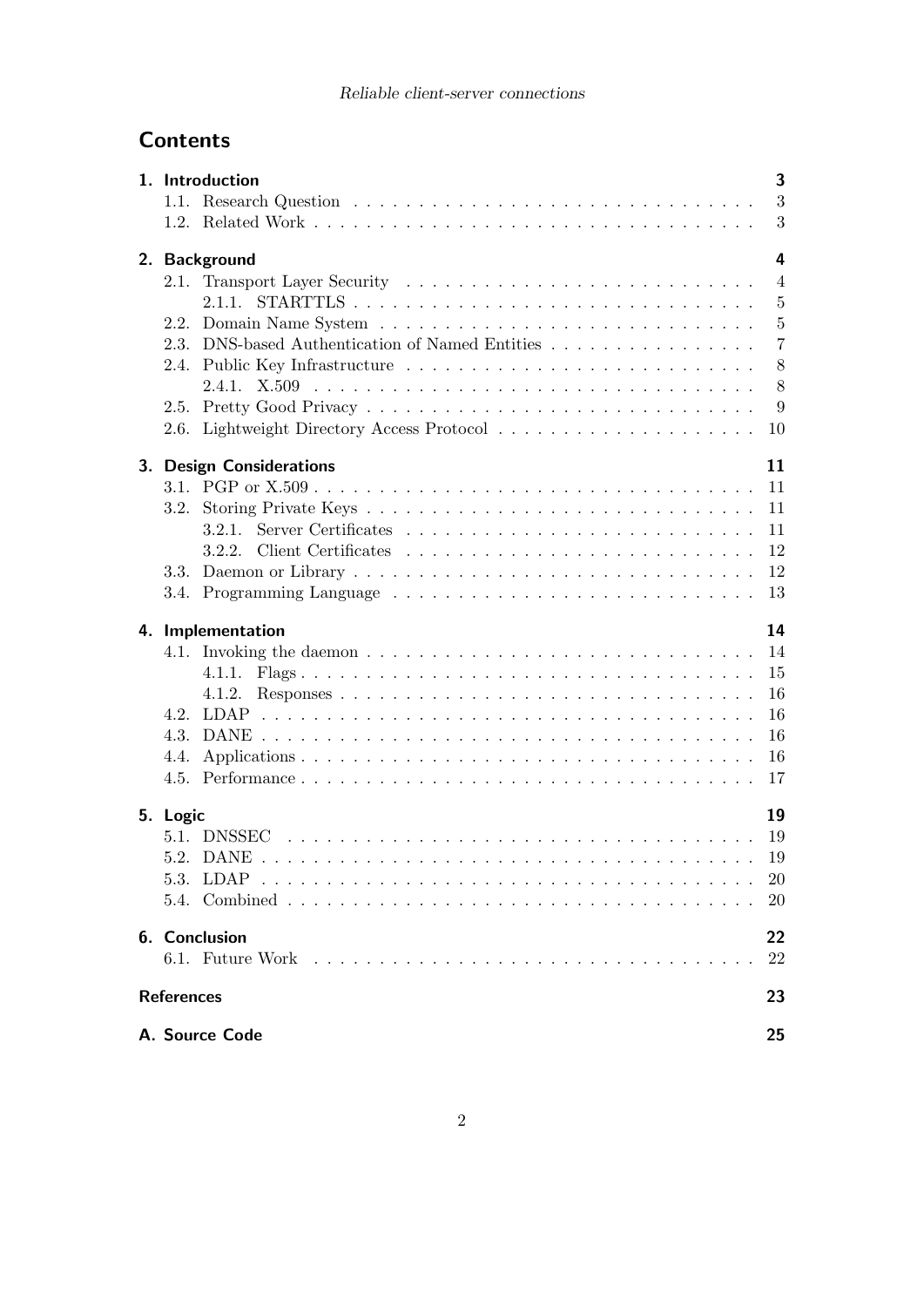## 1. Introduction

Several techniques are available to establish a secure connection between clients and servers. The security is guaranteed by the integrity, confidentiality and authentication mechanisms within TLS. Problems with the current usage of TLS is that it relies on centralized certificate authorities which poses a single point of failure[19] and introduces costs for the signing of certificates.

All techniques are available to create a decentralized authentication solution for both clients and servers in which a reliable and secure client-server connection can be established. Currently no practical implementations exist.

With the introduction of the DNS security extensions (DNSSEC)[1] there is authentication and integrity protection of DNS data. The same technique can be used to store and sign keys and certificates that are used by TLS, this technique is called DANE[11]. Another technique to consider is publishing CERT records [12] for client-side certificates in DNS or another possibility is to store the certificates in LDAP[28] and request a specific certificate. These mechanisms could be used by any service that wants to validate a user's identity or pseudonymity without the need of a CA to sign the certificate. Since TLS supports this, it would even be possible to use PGP certificates here[15].

Combining the techniques mentioned above, client and servers can authenticate each other and establish a secure connection where the data is encrypted and integrity can be guaranteed. This can all be done in a decentralized way using PGP keys and certificates.

The goal of this research is to create a mechanism based on TLS that fulfills the checking of client and server certificates in a decentralised way and establishing a secure connection.

## 1.1. Research Question

This research will focus on creating a secure connection between a client and a server, which results in the following research question:

"How can current techniques be used to validate the identity of both client and server, using a TLS connection, in a decentralised way?"

In order to completely answer the research question, it can be divided into the following sub-questions:

- What security techniques are available that support the research goal?
- How can client certificates be validated, while guaranteeing privacy?
- How can the security level be validated?

## 1.2. Related Work

A lot of research and implementation exists on server security (authentication and integrity). However less research is done on the authentication of client using certificates [8] and especially PGP certificates. All the techniques needed for client authentication using PGP certificates are available but not yet implemented in combination with TLS and LDAP or DNS.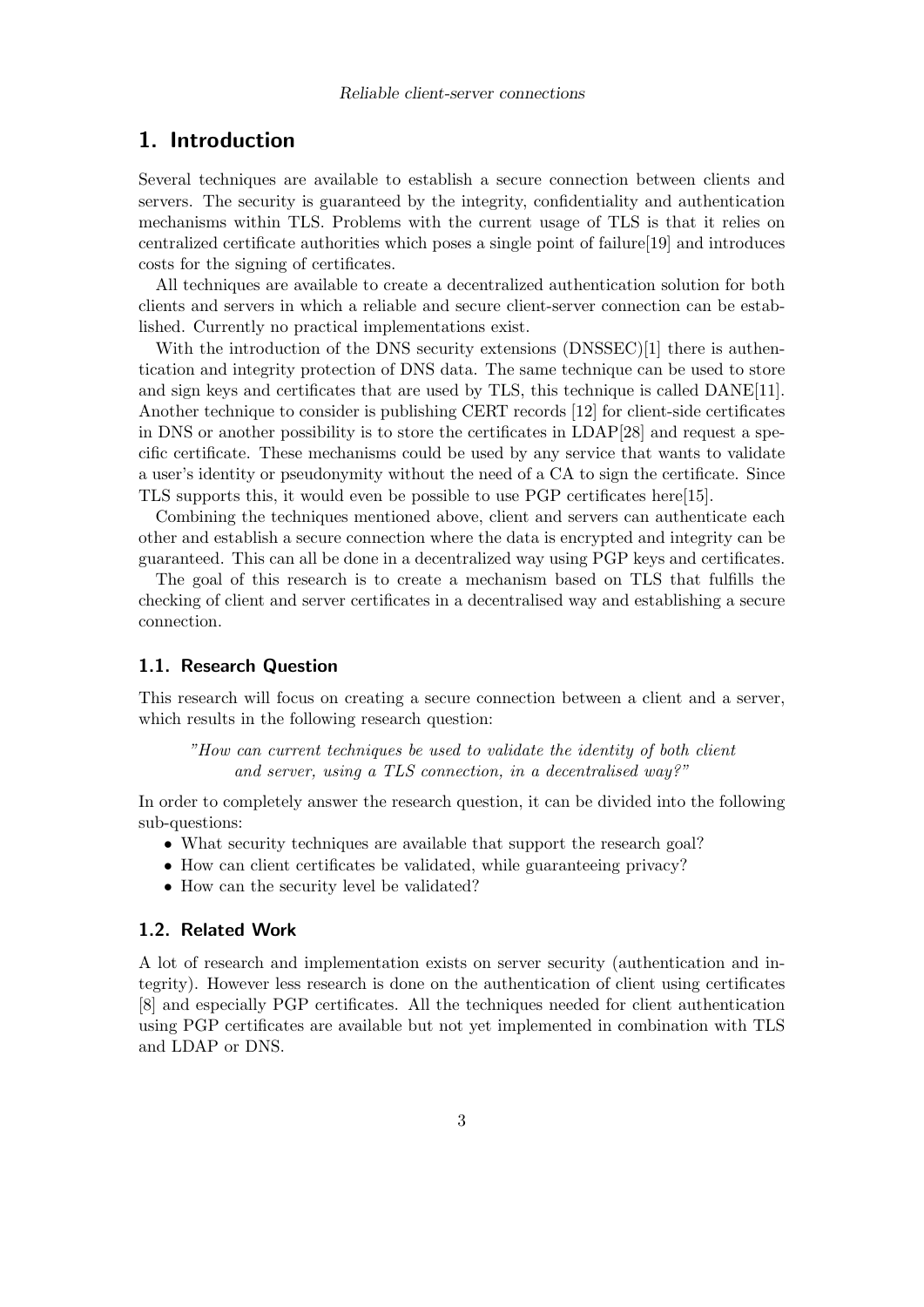## 2. Background

In the following sections a description is given of the techniques that where used and combined within this research. The purpose of the description is to provide the reader the information to fully understand how the implementation works.

## 2.1. Transport Layer Security

The Transport Layer Security (TLS) is the successor of Secure Socket Layer (SSL) and is currently at version 1.2. The goal of the TLS protocol is to provide authentication, confidentiality and integrity independently of higher protocols [6]. Any higher protocol can be implemented on top of TLS to add security.

To verify the identity of the communicating parties, authentication is needed. This is done by validating the certificate of both the client and server. This way the client can verify that the server is who it claim to be and vice versa.

In order to guarantee the integrity of the messages, TLS has a message framing mechanism and signs each message with a Message Authentication Code (MAC). The MAC algorithm is a hash function and the keys used are negotiated by both connection peers. This can be seen as a checksum of the messages in which the integrity can be validated.

To encrypt the data being exchanged between the client and the server both have to agree upon a ciphersuite<sup>1</sup>. TLS is based on public key cryptography (also called asymmetric key), this allows the client and server to establish a shared key without prior knowledge of each other.

The TLS protocol can be divided into two protocols, the handshake and the record protocol.

TLS Handshake protocol is used for the negotiation of the encryption algorithm and cryptographic keys before any data is sent by the application. It starts with the authentication in which at least one of the parties need to authenticate based on public key cryptography. After authentication the client and server negotiate a shared key, the key can not be eavesdropped or modified by for example a Man-In-The-Middle attack.

The TLS Record protocol makes sure the connection between the client and the server is private and reliable. It provides symmetric cryptography which is used for data encryption. The keys used for the cryptography are generated and negotiated by the handshake protocol. Another property of the record protocol is the integrity check, based on the MAC.

 $^{1}$ http://www.iana.org/assignments/tls-parameters/tls-parameters.xml#tls-parameters-3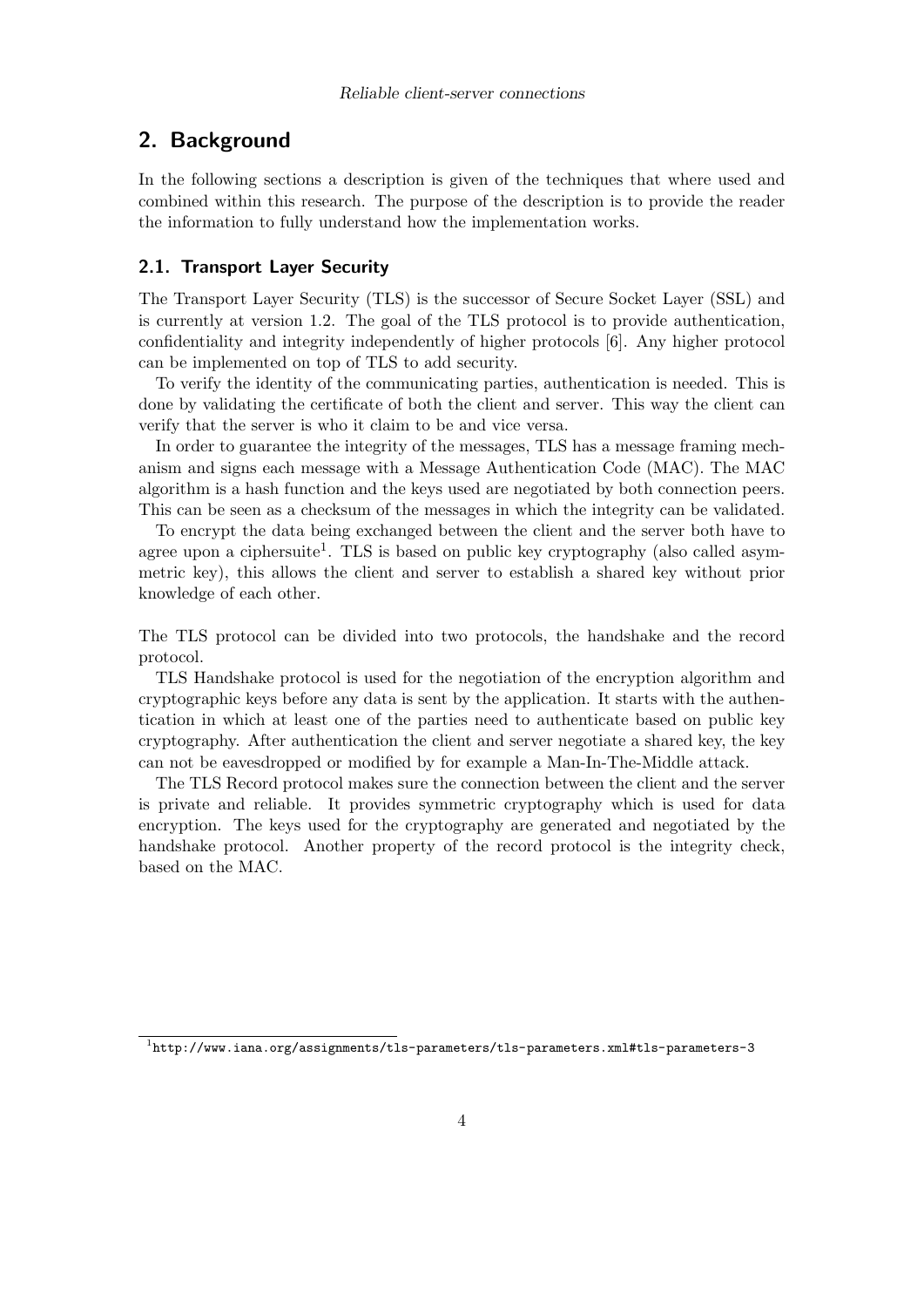In figure 1 a flowchart of a TLS connection is shown. Since TLS runs on top of TCP, it first need to complete the three-way handshake. After the TCP connection is established, the client sends a *ClientHello* message which contains a number of specifications (TLS version, supported ciphersuites and other TLS options). The server responds with a ServerHello containing the chosen version, cipher etc. The server also sends its certificate and in case the client has a certificate, the server sends a certificate request. With the ServerHelloDone message the server indicates that it finished the handshake.

The client replies to the request by sending its certificate and if the client finished verifying the certificate, the client generates a new symmetric key. The key is encrypted with the servers public key and sent to the server, with the  $ChangeCipherSpec$  the client tells the server to switch to encrypted communication from now on.

The server decrypts the symmetric key and checks the integrity by validating the message MAC and then sends the encrypted Finished message. From this point on, all the data sent by the application is being encrypted before it is transferred between the client and server.

Assumed is that TLS is running on top of TCP, however TLS protocols exist for User Datagram Protocol (UDP) and Stream Control Transmission Protocol (SCTP). The DTLS protocol allows private communication to take place for datagram protocols [21]. Since UDP is unreliable and packets may arrive out of order, this causes a problem for the regular TLS protocol. The DTLS protocol contains mechanisms to handle these problems. This allows a TLS connection to be established based on UDP. SCTP has some additional feature compared to TCP, multiple streams and message oriented which can not be handled by TLS. Therefore an extension is described in RFC 3436 how TLS can be implemented on top of SCTP [13]. Another extension is DTLS for SCTP which is described in RFC 6083 [27].

## 2.1.1. STARTTLS

STARTTLS is an extension for insecure (unecrypted) connections between client and servers. Using STARTTLS a connection can be upgraded from an unencrypted to an encrypted connection based on TLS. Several application have a STARTTLS extension, e.g. IMAP and POP3[17], SMTP[10], FTP[7], XMPP[22] and LDAP[9].

For example, the communication between a SMTP client and server is normally unencrypted. The STARTTLS extension for SMTP allows the client and server to negotiate on the use of TLS. The client sends the STARTTLS command if it wants to start using TLS. The server responds if it is ready to set up a TLS connection or returns an error. If the server is ready, the client starts sending the ClientHello and a TLS connection is established.

#### 2.2. Domain Name System

The Domain Name System (DNS) is a decentralized hierarchical naming system for domains [16]. DNS is invented to provide a user-friendly naming system to access computer systems and Internet services. It is a hierarchical system to translate names of online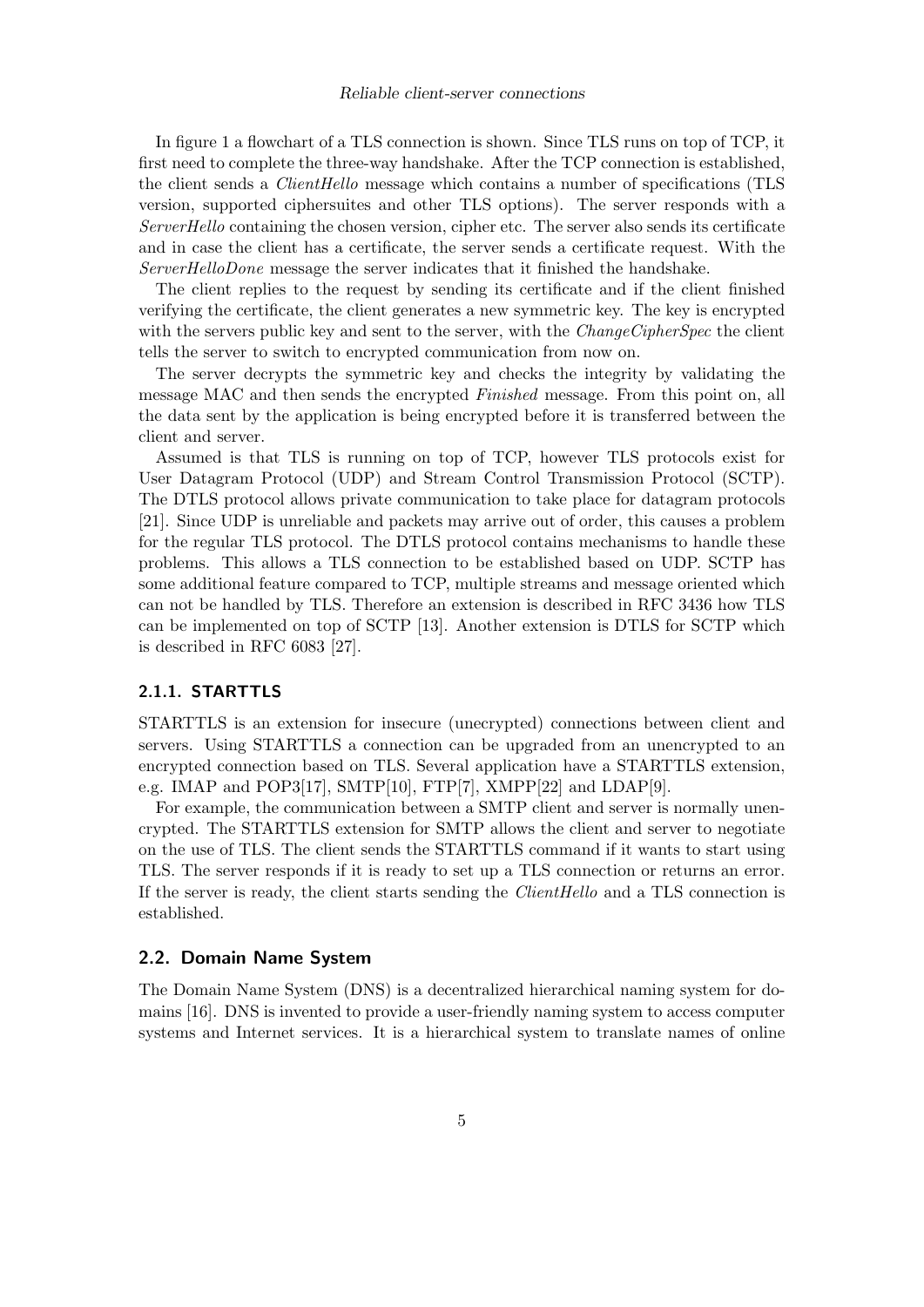

Figure 1: TLS flowchart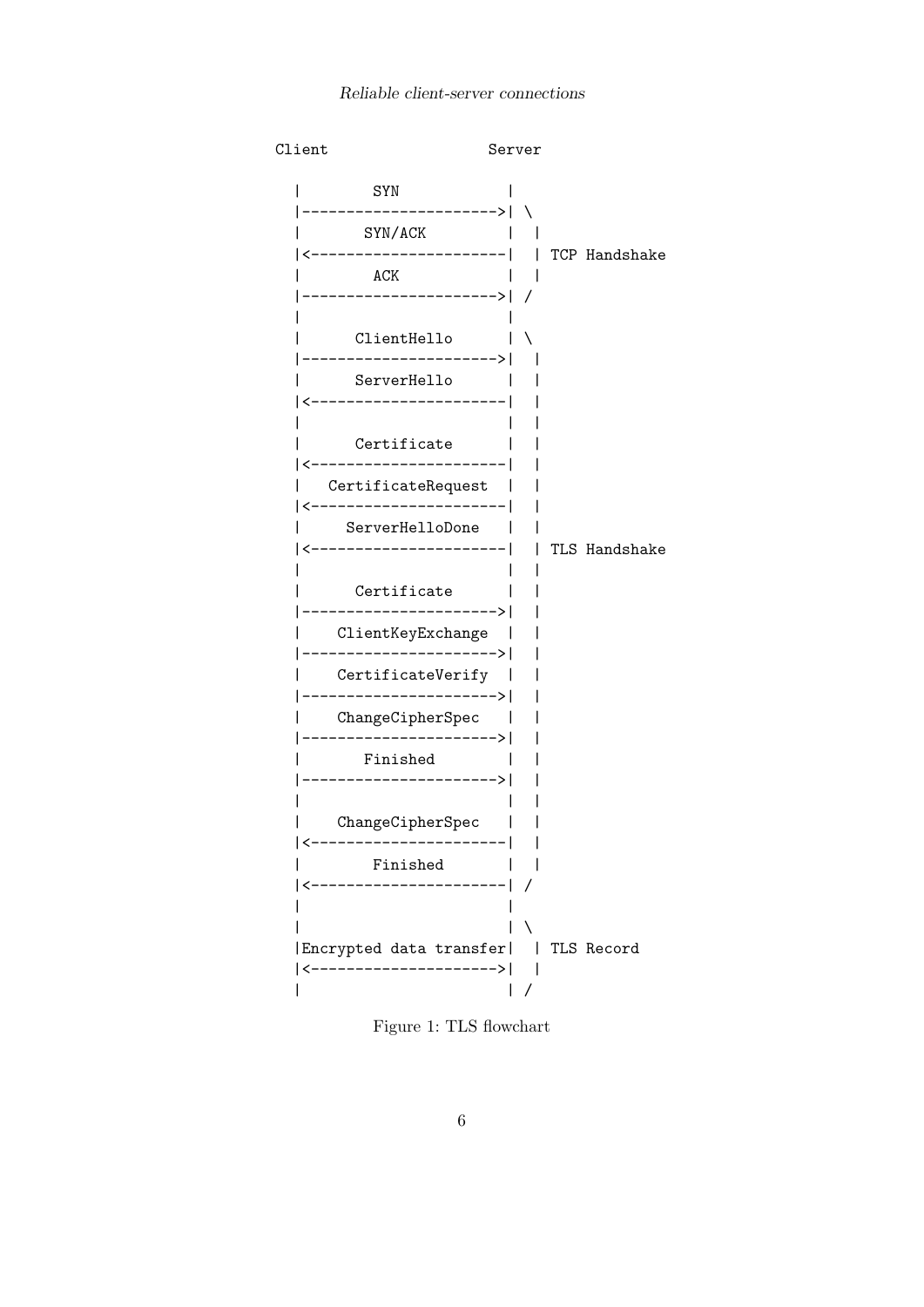resources, e.g. host/domain names, to the corresponding IP address.

There is a set of threats against the domain name system[2], but the security extension of DNS protects against these threats. DNSSEC[1] provides integrity and authentication of existing and denial of existing of the DNS data. Note that DNSSEC does not provide confidentiality of the DNS data, the philosophy behind it, is that DNS data is public information and the returned data by the system is the same for everyone.

DNSSEC data is signed using public key cryptography. The signing happens on a zone level which means that the information in an entire zone is signed. Compared to other protocols the signing in DNS happens up front, since this process is computation expensive. Therefore after a zone is signed, the signature is stored and accessible to DNS servers.

In order to add security to the DNS protocol a chain of trust needs to be created. Authentication is done by digitally signing the DNS data, using Resource Records (RR). Usually one private key sings all names within one DNS zone. Rersource Records are used to build the chain of trust. The chain of trust start at the DNS root in which the Resource Record Signature (RRSIG) contains signatures of the RRsets. The DNSKEY (public key) is used to verify the signatures. The Delegation Signer (DS) contains a hash of a child zone to verify the DNSKEY of that child zone. In figure 2 the chain of trust can be seen for os3.nl. Nowadays the chain of trust starts at the root<sup>2</sup>, the keys of the root are known to the resolver. The root delegates the responsibilities to the Top Level Domains (TLD), in this case, the nl zone. The nl zone delegates responsibilities to the domain os3.nl. The domain os3.nl can delegate the responsibilities for possible sub-domains. The advantage of using delegation from a higher domain is that it does not require each domain to trust each sub-domain's public key [18].

## 2.3. DNS-based Authentication of Named Entities

DNS-based Authentication of Named Entities (DANE) is an extension to the Domain Name System. It provides the ability for domain administrator to advertise the public keys used for TLS connections[11].

A TLS connection makes use of certificates to bind public keys with names. This binding is signed by another key, usually a key of a certificate authority (CA). In this scenario the CA's can issue a certificate for any domain, which can make a TLS connection vulnerable. A CA's who is influenced by for example foreign governments, can handle a "new" certificate and returns a forgery key. This allows those parties to eavesdrop a TLS protected connection[24].

DANE provides the ability to bind a public key with a domain name. It uses the DNSSEC infrastructure to store and sign keys and certificates used with TLS connections. In this scenario there is no need to trust a third party (CA) to sign the binding. This is done by the administrator of the domain.

 $^{2}$ http://www.root-dnssec.org/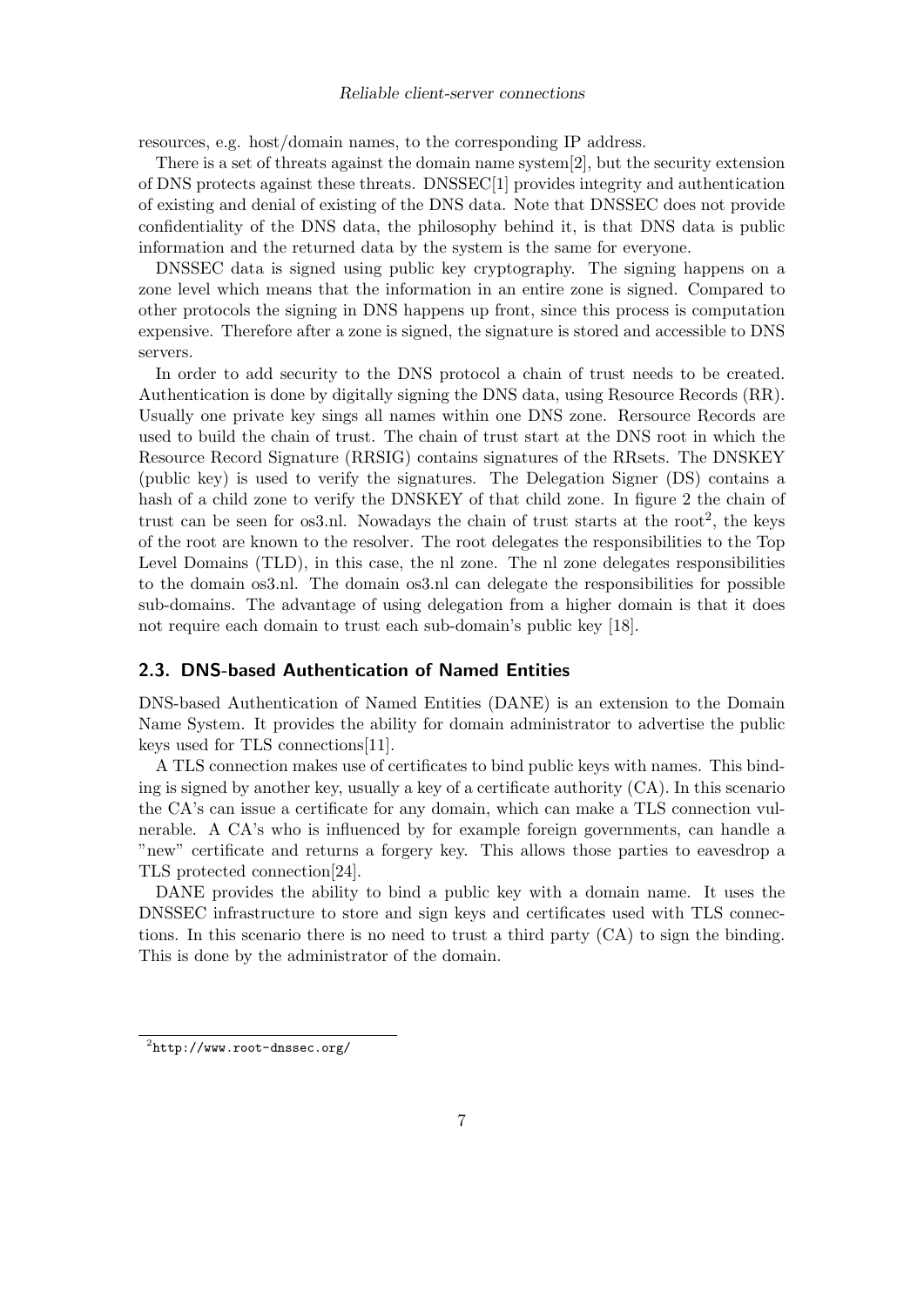

Figure 2: DNSSEC chain-of-trust

## 2.4. Public Key Infrastructure

PKI can be defined as a set of components to distribute public keys. The public key infrastructure is designed to securely find a public key of the person or service you want to communicate with. It consists of several Certificate Authorities (CA's). CA's are known as trust anchors who generate certificates which consist of the identification and the public key.

The following steps are needed to obtain a digital certificate from a certificate authority. If an user or service wants to obtain a certificate it first needs to generate a key pair. This key pair consist of a private and public key. Now the certificate of the CA is requested. The CA sends it's certificate which consists of the public key and the digital signature (which is singed by the private key of the CA). A certificate request to obtain a certificate is sent to the CA consisting of the public key and personal information (e-mail address, fingerprint, etc.). This request is encrypted by the CA's public key. Next the CA verifies the identity and generates a certificate (binding of public key and identity). The signature of the CA verifies the authenticity of the certificate. Now the CA issues the certificate to the requester.

## 2.4.1. X.509

The X.509 is a standard defined by the ITU for the public key infrastructure (PKI). It specifies the format of certificates. The certificates issued by the PKI (CA's) all have the X.509 format. A variant of the X.509 certificate which is not signed by the PKI is called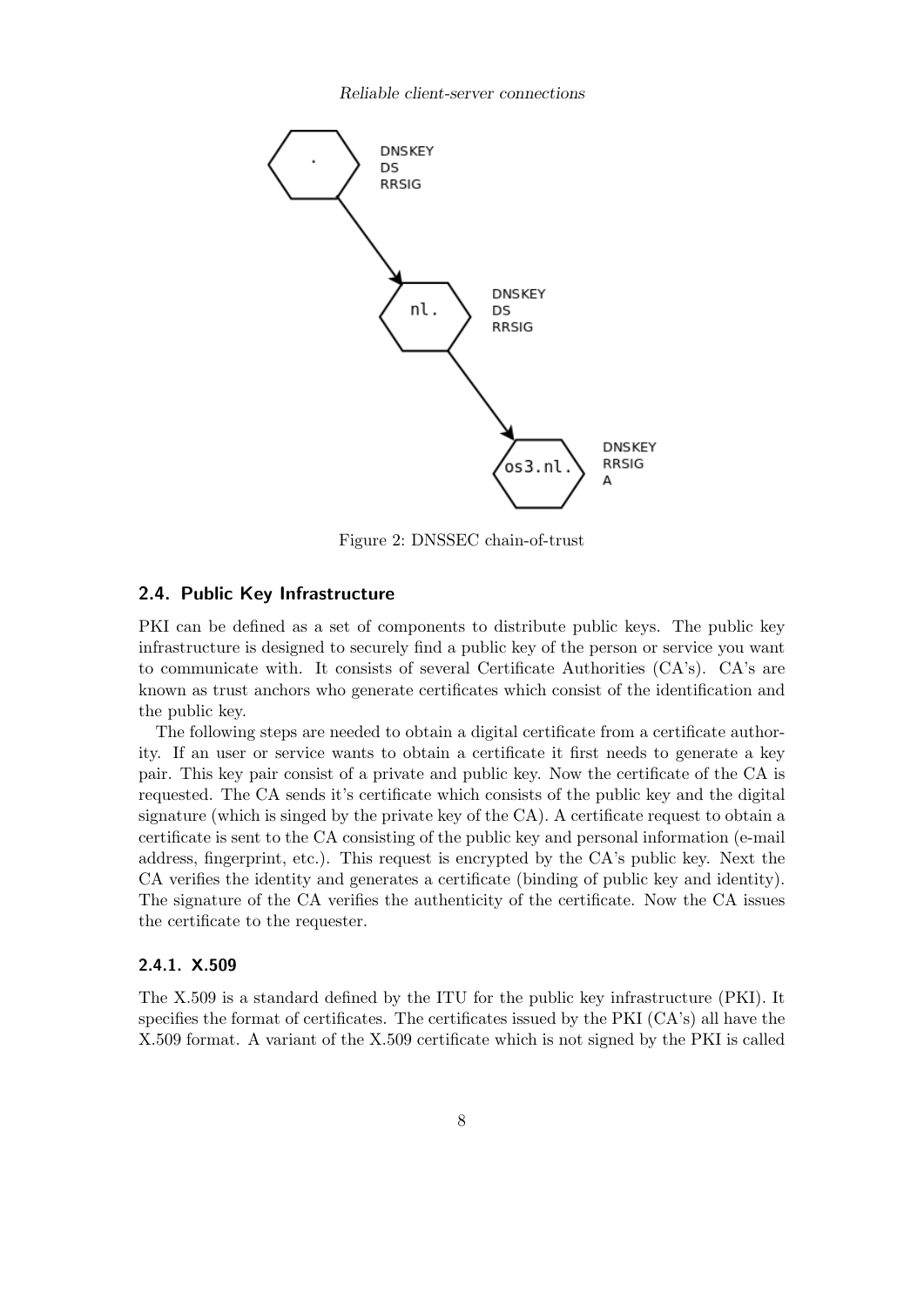a self signed certificate. In this case the issuer and the identity of the certificate holder are the same. Now the certificate needs to be verified by a third party before it can be trusted. In PGP for example the certificates are signed by the other communicating party, in this case everyone can sign each others certificate.

A X.509 certificate consist of the following information [25]:

- Version Indication of the version used;
- SerialNumber Unique identifies the certificate:
- Signature Identifies the algorithm used to compute the digital signature;
- Issuer Name of the CA;
- Validity Expiration date;
- Subject Name of the owner of the keys certified;
- SubjectPublicKeyInfo Consist of the identification of the algorithm used and the public key;
- IssuerUniqueIdentifier Identification of the issuer;
- SubjectUniqueIdentifier Identification of the owner;
- AlgorithmIdentifier This field repeats the signature field;
- Encrypted Field containing the signature.

Extensions exist on the X.509 certificate format but these field are not often used in practice [25].

## 2.5. Pretty Good Privacy

The Pretty Good Privacy (PGP) protocol is often used to encrypt e-mails. PGP is not just for mail, but it also performs encryption and integrity of files[5]. It uses public keys for personal keys. Compared to other protocols which are using public keys, PGP differs how public keys are certified and how certificate chains are verified. PGP enables users to decide which keys to trust instead of letting a certificate authority or infrastructure decides whom you should trust. This could be a challenge finding a public key, but people publish their PGP fingerprints (cryptographic hashes of public keys) on for example business cards, e-mails etc. This way a web op trust can be created.

If a PGP user wants to sent encrypted data, PGP generates a session key which is a random number used only once. The data is encrypted with the session key, the session key is encrypted with the public key of the recipient. The encrypted session key is sent along with the encrypted data. The recipient uses his private key to decrypt the session key, which is then used to decrypt the data.

Another property of public key cryptography is the ability to use digital signatures. Digital signatures allows the recipient to verify authenticity, integrity and non-repudiation. In order for a user to create a digital signature for the data, the data is encrypted with the private key instead of the public key used in encryption. The recipient can decrypt the data with the public key of the sender. Within the public key environment there is no authentication mechanism in place. Therefore users using a public key to encrypt data have to make sure the public key belongs to the intended person and is not a forgery.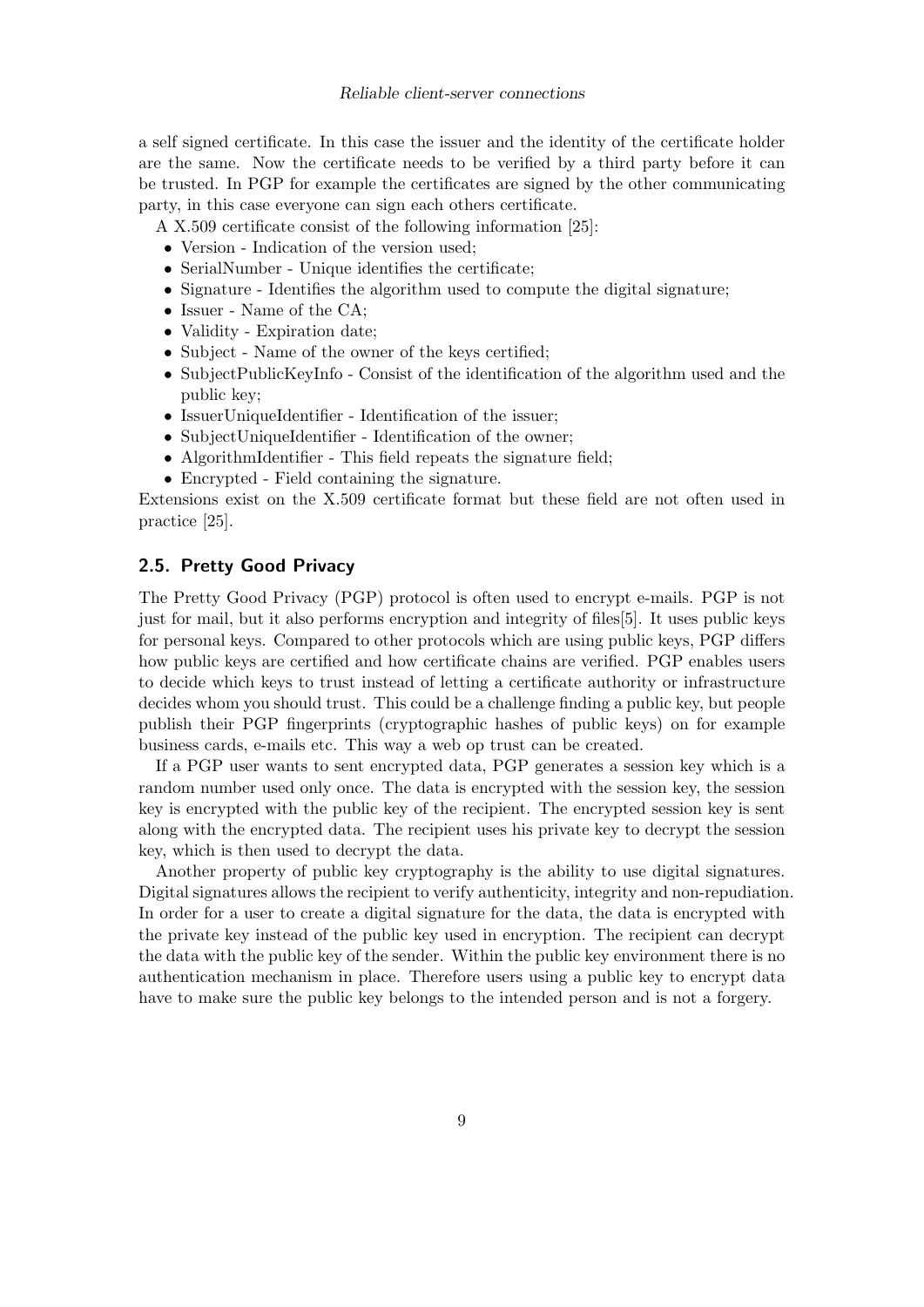As the X.509, the PGP certificate has a specific format including the following information [25]:

- Version number Indicates the version of PGP used to create the key;
- The public key of the owner The public key of the key pair;
- The certificate owner information The information consist mainly of the name of the owner;
- Certificate owner digital signature The digital signature, signed by the owner;
- The validity period Indicates the certificate expiration date and time;
- Preferred encryption algorithm for the key Indicates the encryption algorithm preferred by the certificate owner to encrypt the data.

#### 2.6. Lightweight Directory Access Protocol

The predecessor of LDAP[28, 23], the Directory Access Protocol (DAP), was too large and too complex to run on smaller machines, therefore LDAP was designed. The goal of LDAP was to provide low-overhead access to the X.500 directory.

All data on the LDAP server is stored in object and attributes, this data can be accessed with the following operations: search, add, delete, modify, modify RDN, bind, unbind, and abandon. LDAP is often combined with an e-mail directory which allows employees to access contact information of other employees within the same company.

Not only contact information can be stored in LDAP, an extension exists to store certificates<sup>3</sup>. This OpenPGP extension is not present in the attribute library of LDAP by default and therefore needs to be installed. The extension adjusts the LDAP schema allowing LDAP to store certificates. The LDAP server is now called a PGP keyserver, allowing PGP keys to be stored and retrieved by clients. Using the SRV record in DNS, the client is able to locate the LDAP/PGP keyserver. On the keyserver a look-up can be performed to find the PGP key of a specific person. This could also be extended with authentication mechanisms to prevent unauthorized access to this private information.

 $^3$ http://lists.gnupg.org/pipermail/gnupg-users/2006-February/028058.html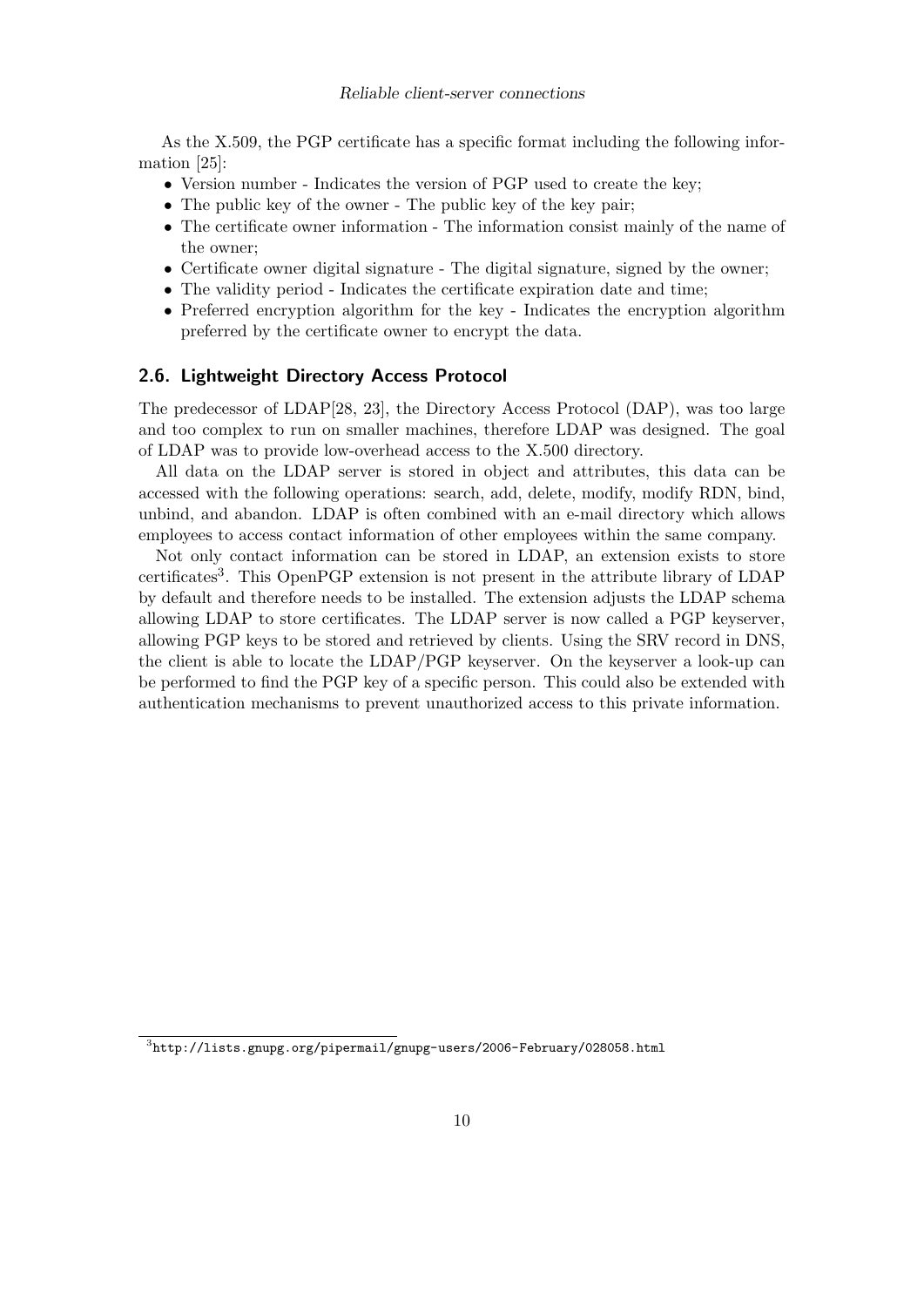## 3. Design Considerations

The implementation starts with a TLS connection based on a secure communications library called GnuTLS, for which a Python wrapper is available<sup>4</sup>. The reason to choose for the PyGnuTLS fork in stead of the original python-gnutls library available from the Python website<sup>5</sup> is the support for Pretty Good Privacy (PGP) certificates. Below several design considerations are discussed.

## 3.1. PGP or X.509

There are some differences between PGP and X.509 certificates[20]. Compared to a X.509 certificate which supports only one signature, a self-signed PGP certificate can contain multiple signatures. The validation of a X.509 certificates is always done by a certificate authority. Using PGP it is up to the user to validate another PGP certificate. The management of keys also differs, PGP users manage their own keys while X.509 certificates are managed by a CA. Another advantages of PGP is not being dependent of a CA to revoke certificates. If the user feels there is tampered with his certificate it can be revoked by himself. The overall design of PGP suits the requirements better and fits in the decentralized design of the solution.

## 3.2. Storing Private Keys

The certificates are usually stored as a file on the server. This could be a security risk in case a server gets compromised or infected by malicious software. In that case the attacker could have full access to the server and can steal the private key and the digital certificate. There is an alternative to storing certificates, this can be done using a Hardware Security Module (HSM). This device is special designed to manage cryptographic keys and providing encryption, decryption, authentication, and digital signing of data. Generally this is an expensive device and therefore a software alternative is created, called SoftHSM<sup>6</sup>. The implementation of SoftHSM is a cryptographic store accessible through the general PKCS#11 interface.

## 3.2.1. Server Certificates

Within this research both client and server make use of PGP certificates to authenticate to each other. As described in section 2.4, currently CA's are used to sign the certificates. In the past there have been issues with the security of certificate authorities [19], which make all the certificates signed by the organization invalid. Another potential issue with CAs could be that the organization is influenced by the government, allowing them to decrypt all the secure communication[24].

When making use of PGP all the certificates are signed by the users themselves creating the web of trust. In this case the operators and users are responsible for the signing

<sup>4</sup> https://gitorious.org/pygnutls

<sup>5</sup> https://pypi.python.org/pypi/python-gnutls

 $^6$ http://www.opendnssec.org/softhsm/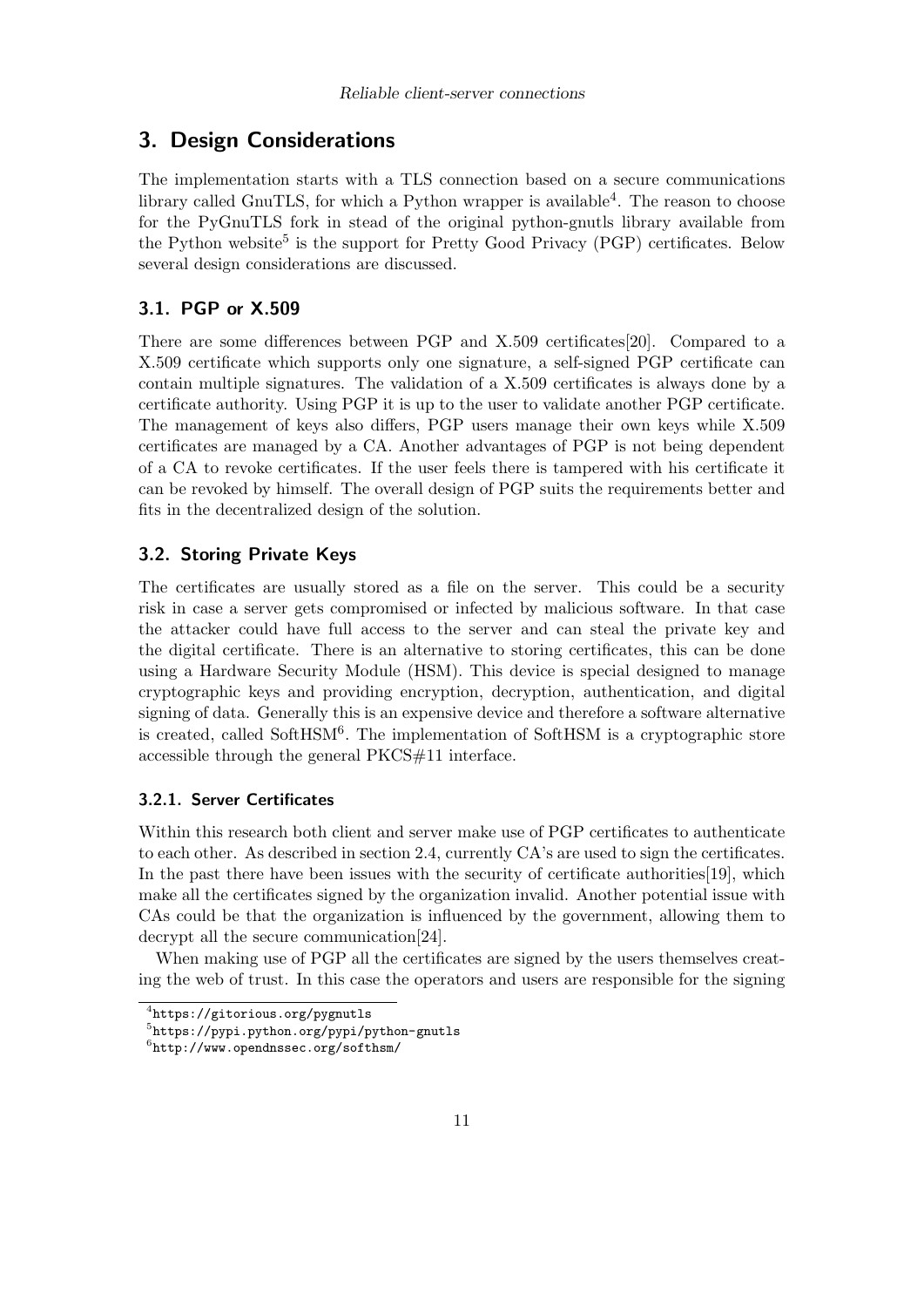of the certificates. There is therefore no need for a central CA to sign the certificate, making this solution decentralised.

Since CA's are part of a PKI which allows public key look-ups to verify communicating to the correct party. This infrastructure is not available when making use of PGP, making it more difficult to look up public keys. A solution available described in section 2.3 called DANE, allows public key information to be stored in DNS.

#### 3.2.2. Client Certificates

The user certificates can also be stored in DNS using CERT resource record (RR) . The CERT resource records are defined so that such certificates and revocation lists can be stored in the DNS [12].

DANE as described in the latter section can not be used in combination with user certificates, because it requires a domain name in order to identify the server. Users are not identified based on a domain name, the identification is based on an e-mail address.

However there are some privacy concerns to storing certificates in DNS. Since everyone can make use of this Internet service, everyone can gather personal information about the users. This is solution is very vulnerable for spam and scam. When using DNSSEC this is even more vulnerable because of the so called zone walking, which introduces the ability for a hostile party to enumerate all the names in a zone. NSEC3[14] tries to solve this by hashing the domain names, but also this technique is not fully secure[4] and it is not recommended to hide data in a zone. All data should be assumed public.

Besides that the DNS system in not meant for contact information and does not scale in an environment with a large amount of users. For administrative reasons it is better not to store this in DNS since this is not modifiable by users and in larger companies probably managed by another department.

Another solution available to store certificate is to store them in LDAP. The advantage of LDAP compared to DANE, is the availability of an authentication mechanism. This prevents unauthorized access to the detailed contact information. To retrieve the certificate from LDAP system, a baseDN and a search filter can be selected. Based on the e-mail address or the UID of the certificate, the certificate can be retrieved.

#### 3.3. Daemon or Library

One of the design considerations was to implement this solution in a daemon. There are several reasons why to choose a daemon instead of implementing the solution in a library. The reason against a daemon is that the GnuTLS library was already available and this library could easily be extended to fulfill the requirements. However implementing this solution within a daemon has more advantages.

The general advantages of a daemon are the possible extensions which can be implementing easier within a daemon. A forwarding mechanism towards back-end server can only be implemented within a daemon. Another feature that can be implemented in a daemon is a caching mechanism which could potentially cache the certificates or results from LDAP and DNS queries. Access control and access to private keys can better be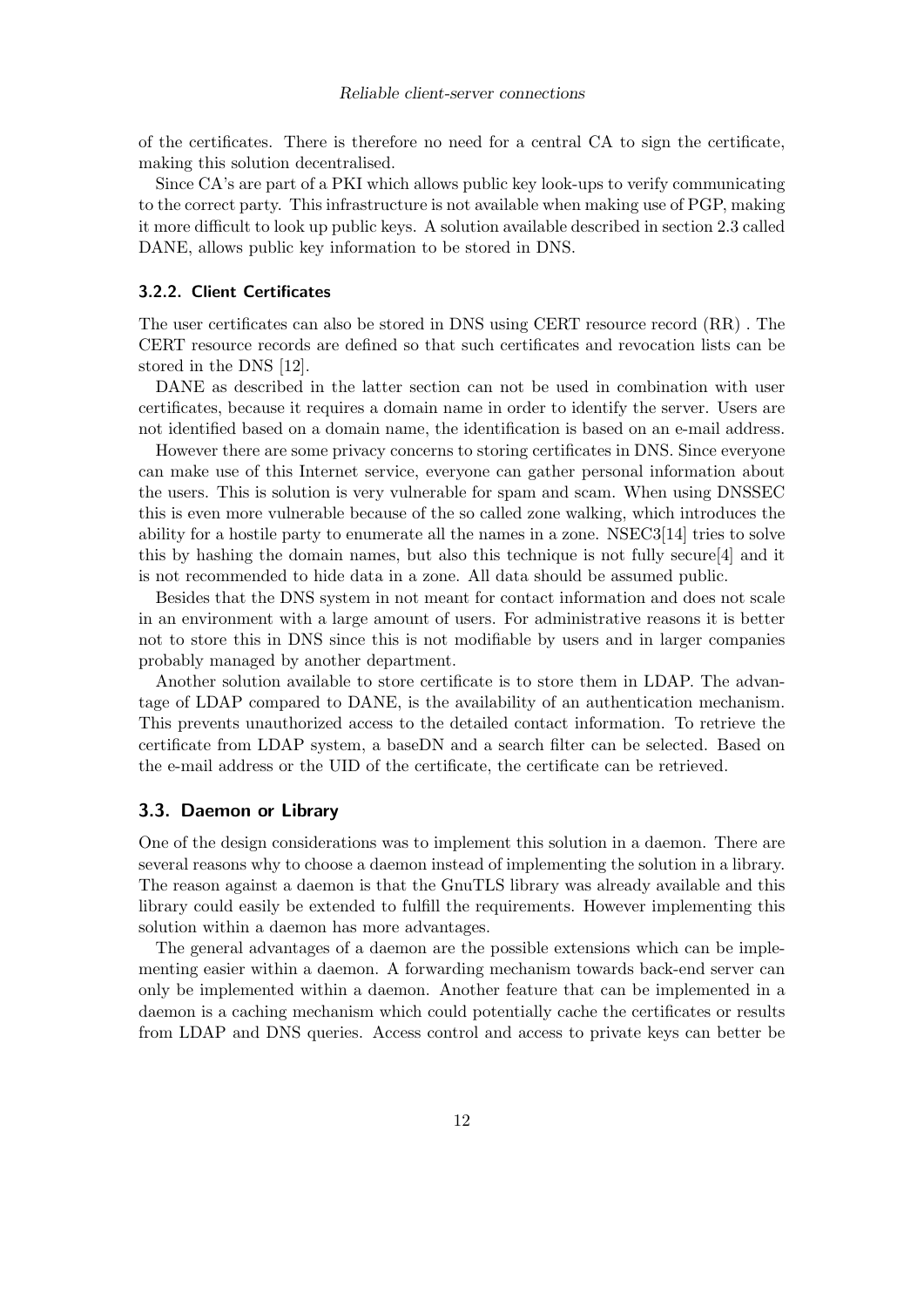managed within a daemon. Since only one process, the daemon, which is not directly contactable from the Internet, needs access to the certificates this provides an extra layer of security for protecting the private keys. The daemon could be used by multiple programming languages by creating a very small library that contacts the daemon in that particular language. This is not possible if this solution is implemented within a language specific library. In case of a language specific library, a full wrapper for all functions has to be made to support it within another language.

## 3.4. Programming Language

Since the decision is made to create a daemon, the next choice to make is the programming language to use. If there was chosen to extend the current library, the only choice would have been the C-language, but since the is not necessary anymore the programming language can be chosen more flexible. The final decision was made for python. A simple and readable language that allows quick development and easy modifications in the future. It contains, or is extensible with, all functionality needed for this project and is fast enough for our purposes. The most computational expensive calculation of encryption and decryption takes place in the GnuTLS library which is written in C.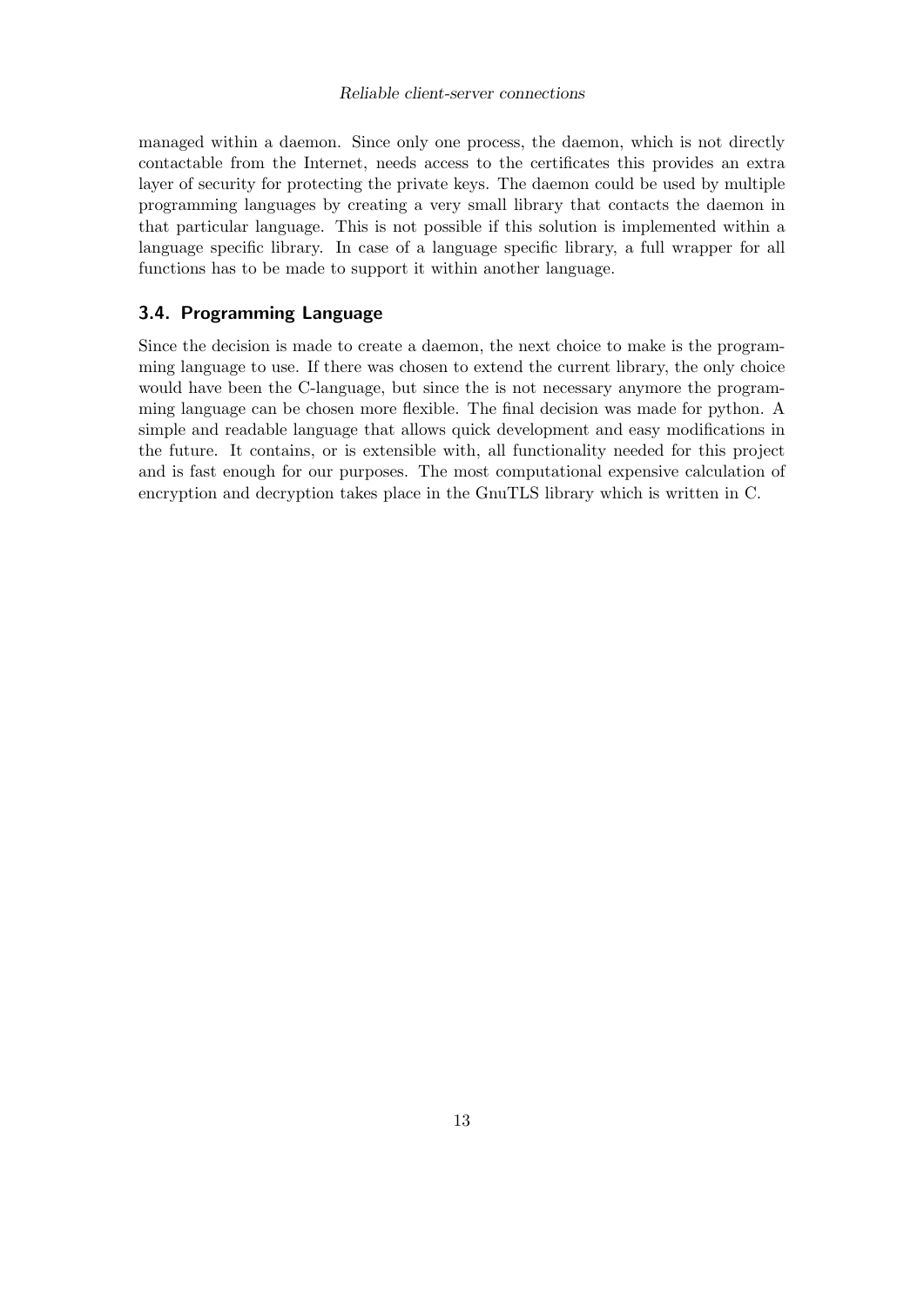## 4. Implementation

In figure 3 the establishment of the TLS connection and the relation between the different components can be seen. In section 4.1 all the steps are described during the setup of the connection. The details about the LDAP and DANE implementations will shortly be discussed in sections 4.2 and 4.3. Finally a description about the testing applications in section 4.4 and an assumption about the performance can be found in section 4.5.

| 1                   |                     |
|---------------------|---------------------|
| Client <-           | -> Server           |
|                     |                     |
|                     |                     |
|                     |                     |
| $\overline{2}$<br>4 | $\mathbf{2}$<br>4   |
| $\mathtt{V}$        | $\overline{V}$      |
|                     |                     |
| lib                 | lib                 |
|                     |                     |
|                     |                     |
| $\overline{2}$<br>4 | $\overline{2}$<br>4 |
| $\mathtt{V}$        | $\overline{V}$      |
|                     |                     |
|                     |                     |
| Daemon<br>3         | Daemon              |
|                     |                     |
|                     |                     |

Figure 3: Setup of the reliable client-server connection.

## 4.1. Invoking the daemon

The daemon can be invoked from any application via an intermediate library, made for that language, or directly. This intermediate library is also known as a stub-library. The client starts by setting up a TCP connection with its peer (1). This TCP connection can then be used non-encrypted and later be upgraded to TLS using STARTTLS, or directly using TLS. In both cases the client application invokes the daemon by sending the file descriptor of the socket together with a command and some flags as described in 4.1.1 through an UNIX socket to the daemon (2). The command can be start-tls or recv-tls. Based on this command and file descriptor the daemon recreates the socket object and starts the TLS handshake relatively as the client or as the server. After a successful handshake, the certificate received from the peer is validated based on the uid of the certificate. The daemon chooses the validation method. Whenever the uid contains an e-mail address it is assumed that the certificate is an user certificated and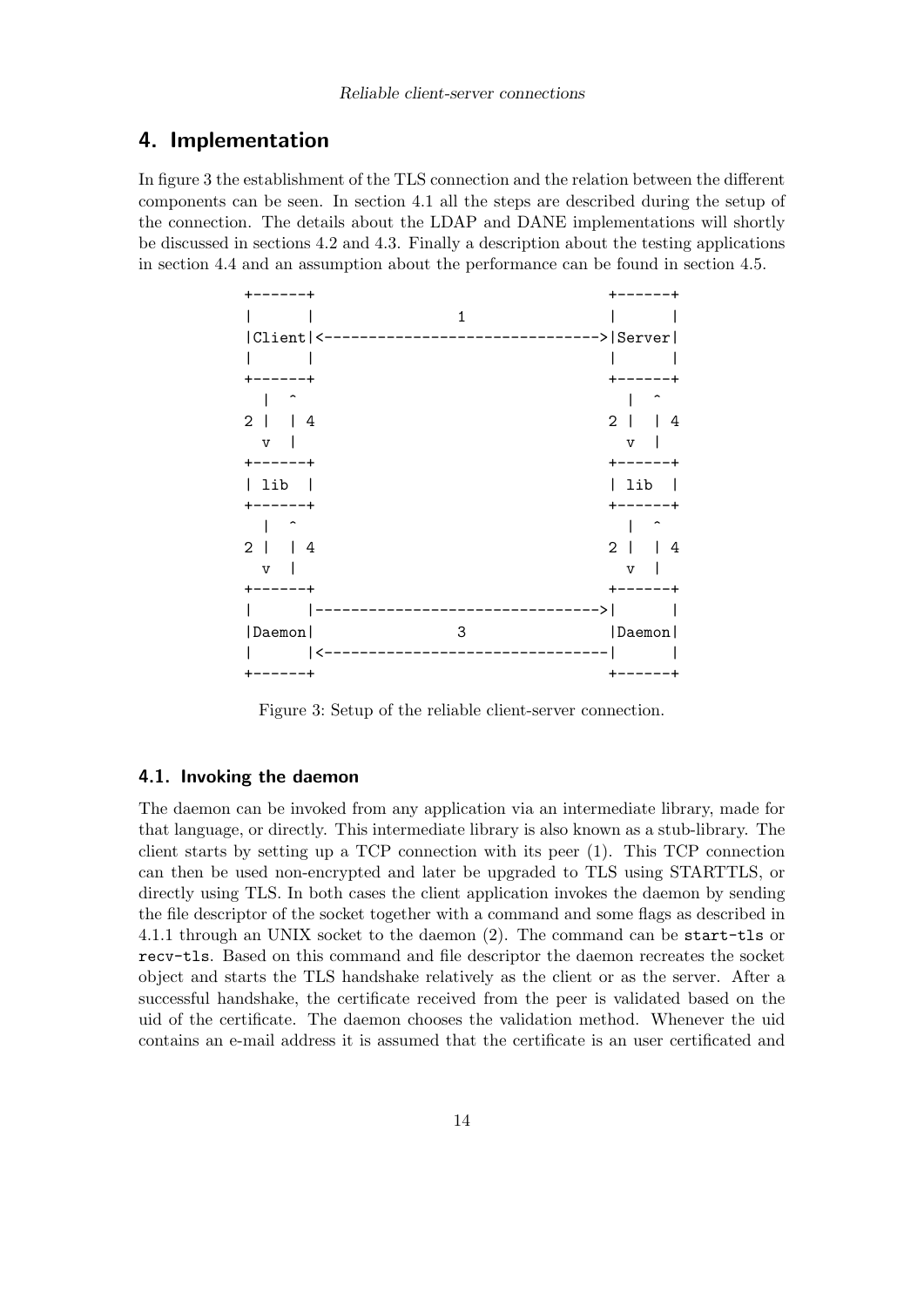#### Reliable client-server connections

thus it should be validated via LDAP (section 4.2) otherwise it is assumed to be a domain certificate and the certificate is checked using DANE (section 4.3). When the validation succeeds the TLS connection setup is done (3) and the daemon continues by creating a new socket pair. The file descriptor of one of the sockets is subsequently returned to the application that invoked the daemon (4). The application then uses this socket object to communicate with the peer via the daemon. The daemon subsequently proxies all traffic and encrypts/decrypts it. When the application wants to close the connection it sends a quit command to the daemon and the daemon then tears down the TLS connection by closing all sockets. The traffic flow as shown in figure 4, without the validation of the certificates, can also be seen with Wireshark<sup>7</sup> .

| Client    | Daemon                              |                          |  |  |                                                                     |        |
|-----------|-------------------------------------|--------------------------|--|--|---------------------------------------------------------------------|--------|
| Ctrl Data |                                     | Ctrl In Out              |  |  |                                                                     | Server |
|           | start-tls    <br>--+--------------> |                          |  |  | ClientHello                                                         |        |
|           |                                     |                          |  |  | ---------------><br>ServerHello + cert  <br><---------------------- |        |
|           |                                     |                          |  |  | ClientCertificate<br>_______________<br>------                      |        |
|           | OK                                  |                          |  |  | ServerFinished<br>/---------------------                            |        |
|           | Data<br>--------------+-->          | <b>Contract Contract</b> |  |  | Encrypted Data<br>--------------------                              |        |
|           |                                     |                          |  |  |                                                                     |        |
|           | quit<br>--+-------------->          |                          |  |  | FIN<br>------------------                                           |        |
|           |                                     |                          |  |  | FIN ACK<br>___________________                                      |        |
|           | 0K                                  |                          |  |  | ACK<br>-------------------                                          |        |
|           |                                     |                          |  |  |                                                                     |        |

Figure 4: Daemon connection flowchart

#### 4.1.1. Flags

As mentioned in the previous section the application can pass some flags to the daemon, these flags control which functions are not used. There was explicitly chosen to make

<sup>7</sup> http://www.wireshark.org/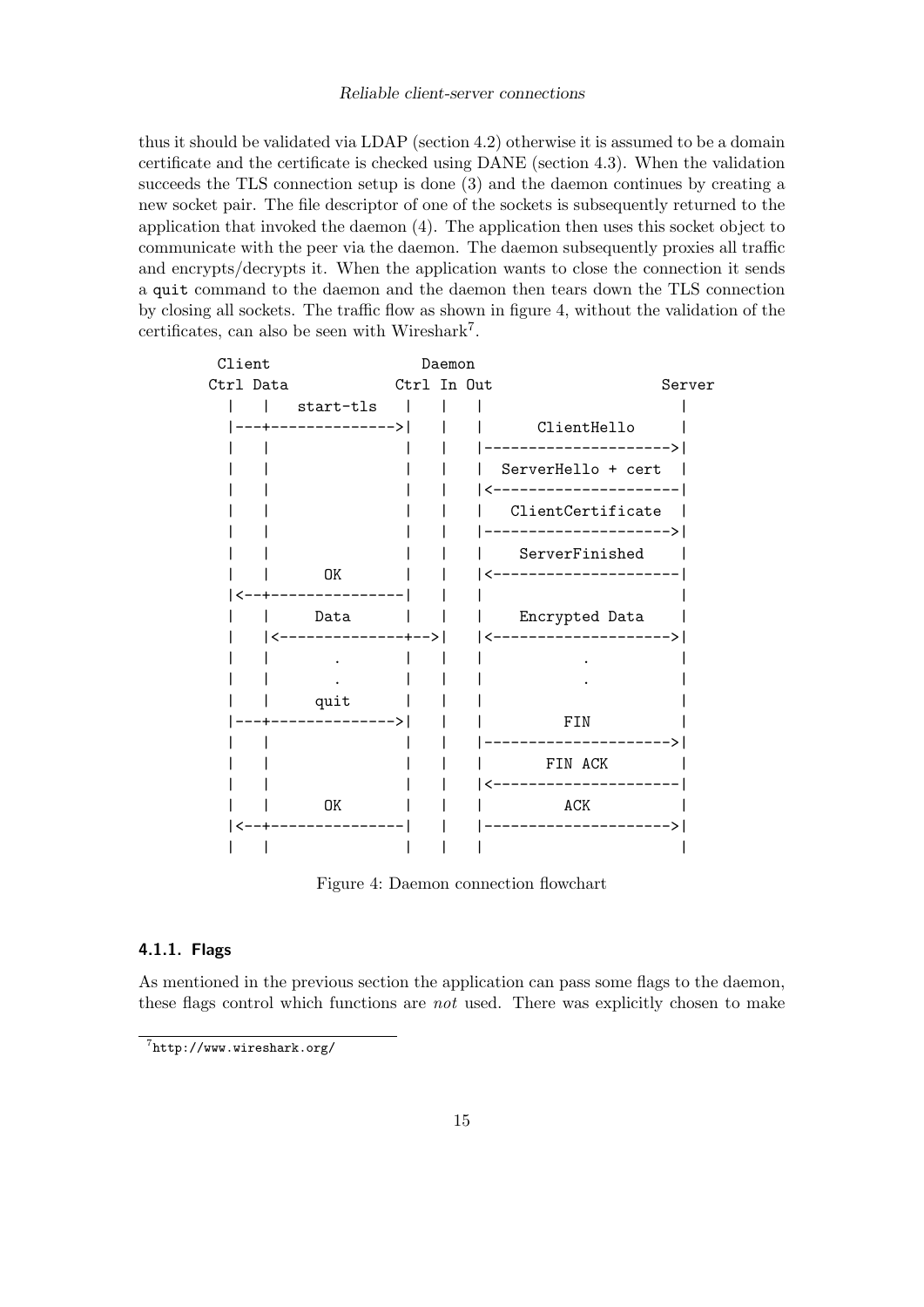the flags in a negative form so that the user has to disable security functions explicitly. This way nothing can be forgotten by accident.

The flags that are currently implemented are no-dnssec, ignore-bogus, no-dane and no-ldap. The no-dnssec flag makes sure that the DANE and LDAP implementations also work when no DNSSEC is available. It still checks for DNSSEC and if an invalid DNSSEC record is found this can be ignored using the ignore-bogus, otherwise it aborts on a bogus DNSSEC record. The latter two, no-dane and no-ldap disable the checking of certificates in respectively DANE and LDAP.

#### 4.1.2. Responses

After a successful handshake and validation in DANE or LDAP the daemon returns a file descriptor and status message to the user. This status message can be OK followed by the identity of the validated user or ERR followed by an error code and a descriptive message. Currently errors that can be returned are that DNSSEC is invalid, no user was found in LDAP or that no valid TLSA record can be found.

## 4.2. LDAP

A user certificate is looked up in LDAP. To find the address of the LDAP server that needs to be queried the daemon starts by doing a look-up for a SRV record of the domain pgpkey-ldap. tcp.<domain>. The returned records are subsequently based on their priority resolved to the address of the LDAP server and the LDAP server is queried using this IP address and the port numbers as found in the SRV record. The certificate of the LDAP server should be validated using DANE.

Whenever an entry is found matching the search query, the fingerprints of the certificates in the user record are matched against the fingerprint of the peers certificate. If one of them matches it means that the identity is valid and thus that the peer supplied a valid certificate. When no entry is found the daemon returns an error.

## 4.3. DANE

Since the PyGnuTLS library does not support DANE this has been implemented manually. This also gives the ability to have a more fine-grained control over what is happening and to act on exceptions. DANE is just a simple DNS request with the TLSA type trying to resolve \_<port>. \_<protocol>. <domain> where protocol is e.g. TCP or UDP. The result of this query is checked for valid DNSSEC and if that is valid or disabled using the no-dnssec flag, the hash that was found is compared to the correct hash, based on the matching type field, of the peers certificate. If the match DANE succeeds, but if they do not match the daemon return an error response.

#### 4.4. Applications

To test the daemon a simple client and server application is used. The client sends the start-tls command to the daemon as soon as the TCP connection is set up and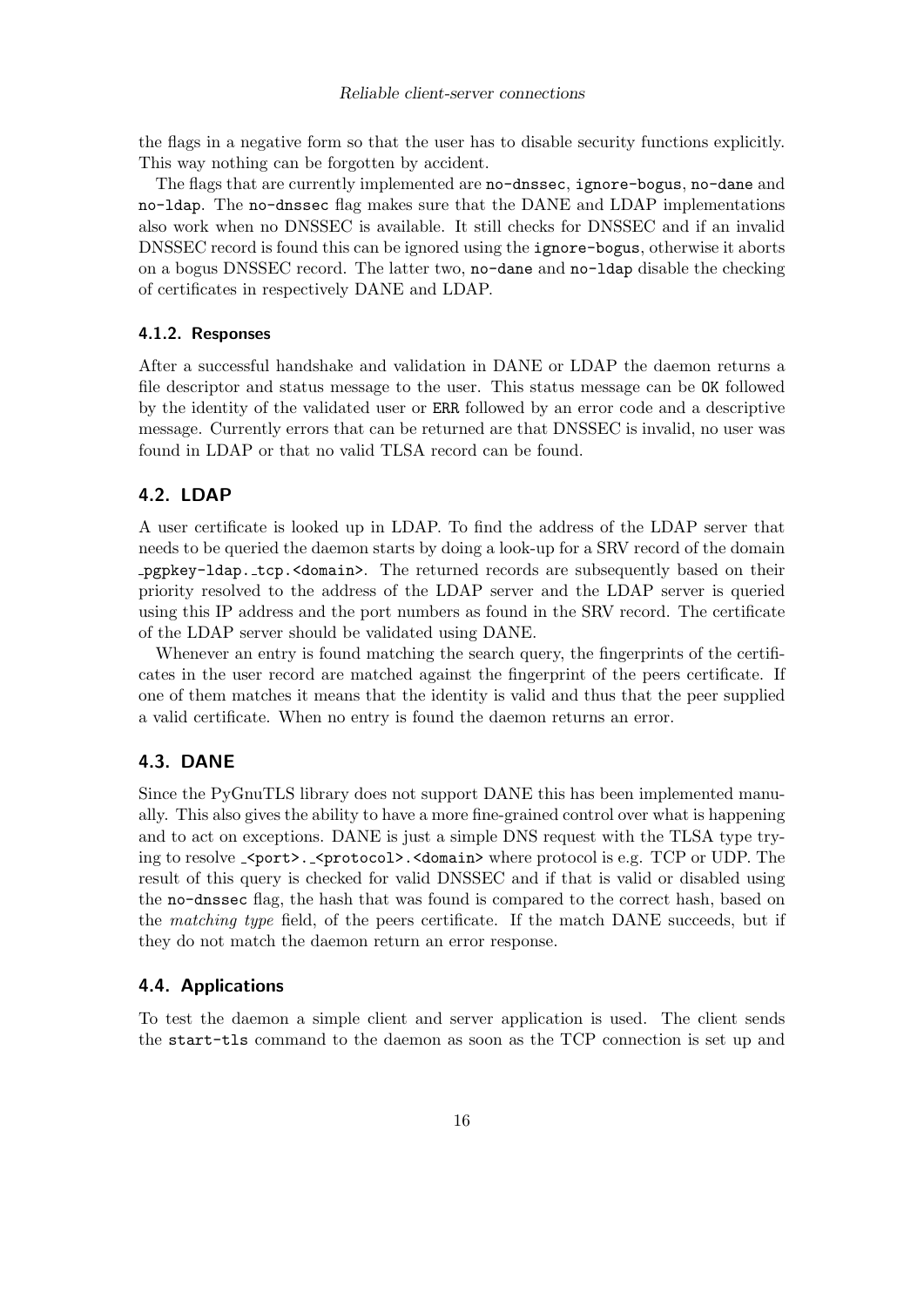#### Reliable client-server connections

the server sends the recv-tls to the daemon as soon as a client has connected. After setting up the TLS connection both can communicate with each other over TLS via the daemon.

To further show the capabilities of the daemon, a Stunnel<sup>8</sup> like application has been created to be able to tunnel unencrypted application traffic, e.g. Telnet, via the daemon over TLS. This situation is shown in figure 5. The Telnet client communicates via two TCP forwarders to the Telnet daemon. As soon as the connection has been set up, the TCP forwarders hand it over to the daemon to upgrade the connection to TLS after which the Telnet traffic is sent encrypted over the network.

With a single line of code every application would be able to upgrade its connection to a secure and reliable TLS connection.



Figure 5: Forwarding mechanism

## 4.5. Performance

No measurements have been done on the performance of the daemon, but one could assume that these performance penalties would not be very high. Since the encryption and decryption is the most time consuming process in a TLS encryption and this is all done within the GnuTLS library, the performance penalty of all traffic going trough the daemon is negligible. Only during the handshake phase the performance is effected in a negative way by the DANE and LDAP functionality. These functions gives that one or

<sup>8</sup> http://www.stunnel.org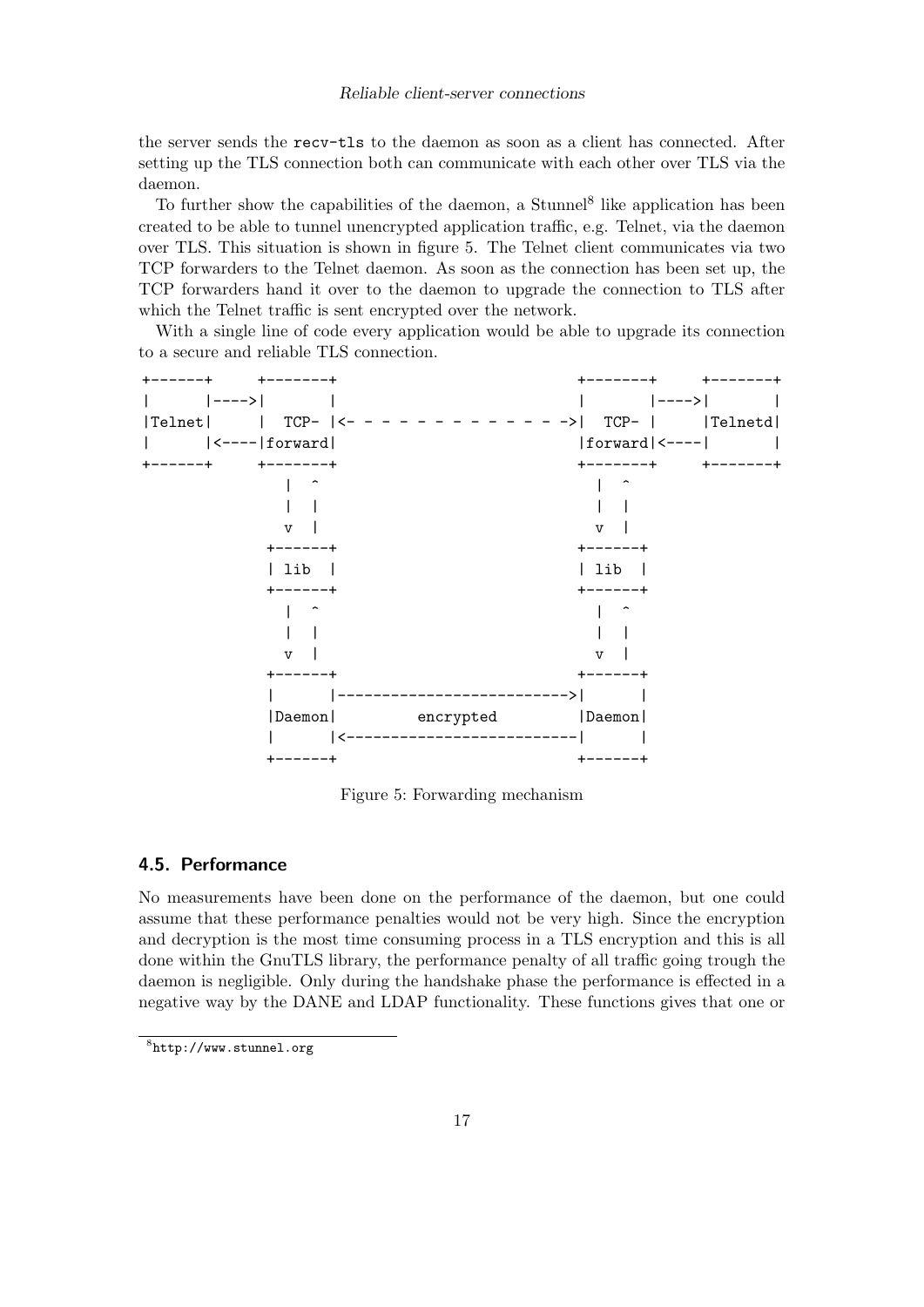#### Reliable client-server connections

more DNS look-ups have to be done and in the case of a user certificate in LDAP also a LDAP look-up has to be done. The latter can delay the handshake process significantly when timeouts occur and fallback servers have to be contacted, but in any other case the delay in the handshake process will probably not be worrisome.

To further improve the performance of the implementation caching could be used. In order to accelerate re-connections, LDAP and DNS queries as well as succeeded TLS connections could be cached. This will also improve the performance within environments having large amount of connections.

Besides this, certificates could be pinned. This technique allows a host to associate another service or host with a certificate or public key, this could improve the performance. The changes in the certificate(s) can be detected, preventing potential security risks [26].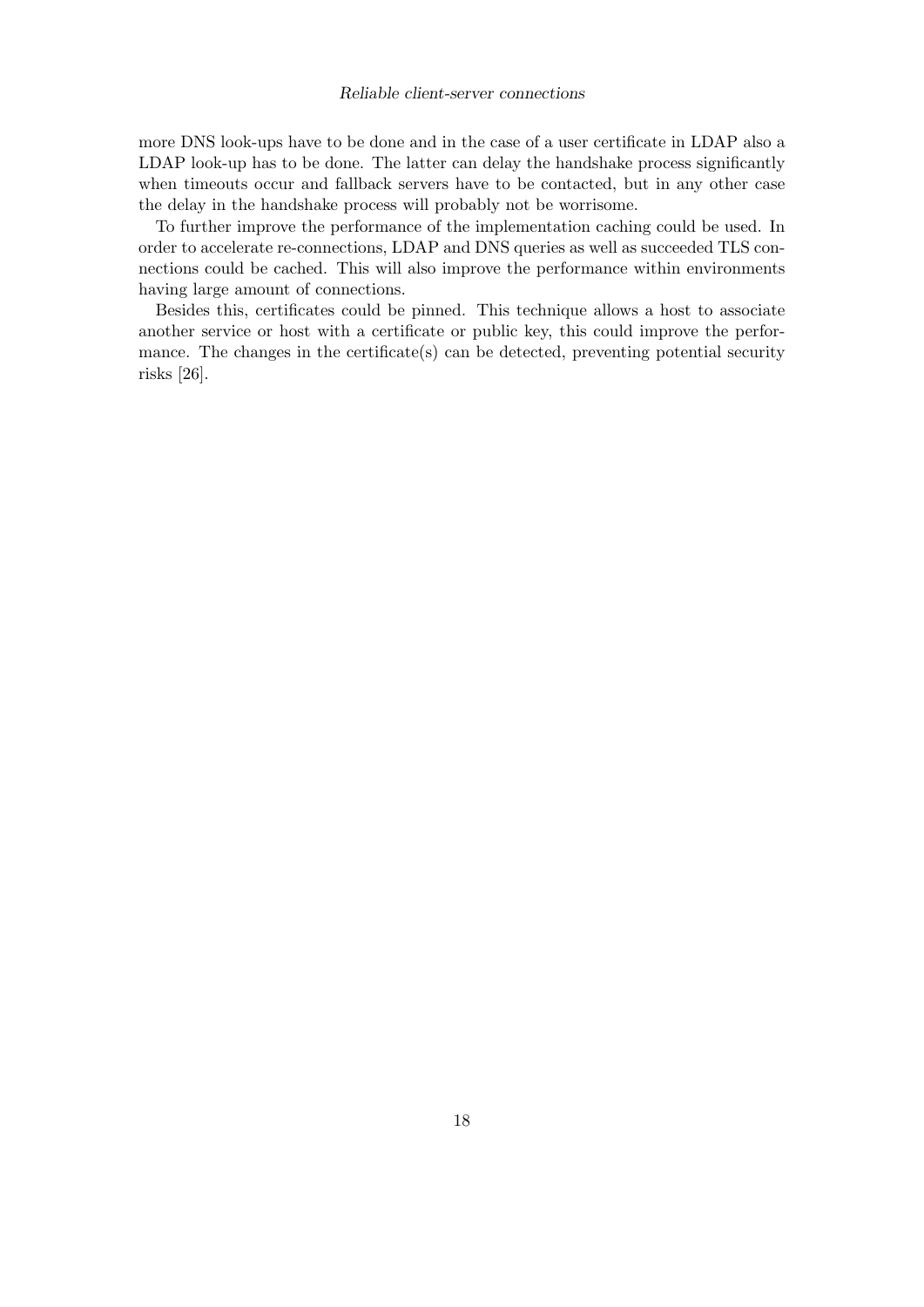## 5. Logic

This research focused on a secure connection between a client and a server. To show the level of security of the implementation, mathematical logic is used. This type of logic is also called semantics. Below the equations and the explanations can be found.

The starting point of the security within this implementation is the untrusted ID who connects to one of the services. The untrusted ID can prove if the identity is correct by showing the ability to use the private key.

## 5.1. DNSSEC

To verify that the domain name belongs to the service the client wants to connect to DNSSEC is used. DNSSEC as described in section 2.2, uses a chain of trust to validate the validity of the domain name. A higher level domain signs the key of child domains this way the child domain is part of the chain of trust. Based on this chain of trust the validity there can be assumed that the id belongs to the correct service.

$$
((P(key, DNS + id) \wedge S^*(DNS root, DNS + id) \qquad (1)
$$

 $x =$ dnskey  $y =$ domain name  $P(x, y) = x$  is present in y  $S^*(x, y) =$  is the transitive closure of  $S(a, b)$  which means "a signs for b".

If the ID is present in the key and in DNS, and this applies up to the root of the DNS system then the ID (of the domain name) can be trusted. More reasoning about DNSSEC can be found in [3].

## 5.2. DANE

The identity of the server can be verified based on a certificate. DANE enables those certificates to be stored in DNS. This way the certificates can easily be accessed by the client connecting to the server. The identity in DANE is proven in equation 2.

$$
\exists r(S(r) \land H(r,k)) \Leftrightarrow T(k) \tag{2}
$$

 $k = \text{keV}$  $r =$ TLSA record  $S(x)$  = DNSSEC signs x  $H(x, y) = x$  matches hash of y  $T(x) = x$  is trustable

For all keys, if there exist a TLSA records for which the DNSSEC signature is correct and the hash matches the hash of the key, then the key is trustable and thus the ID of the certificate can be trusted.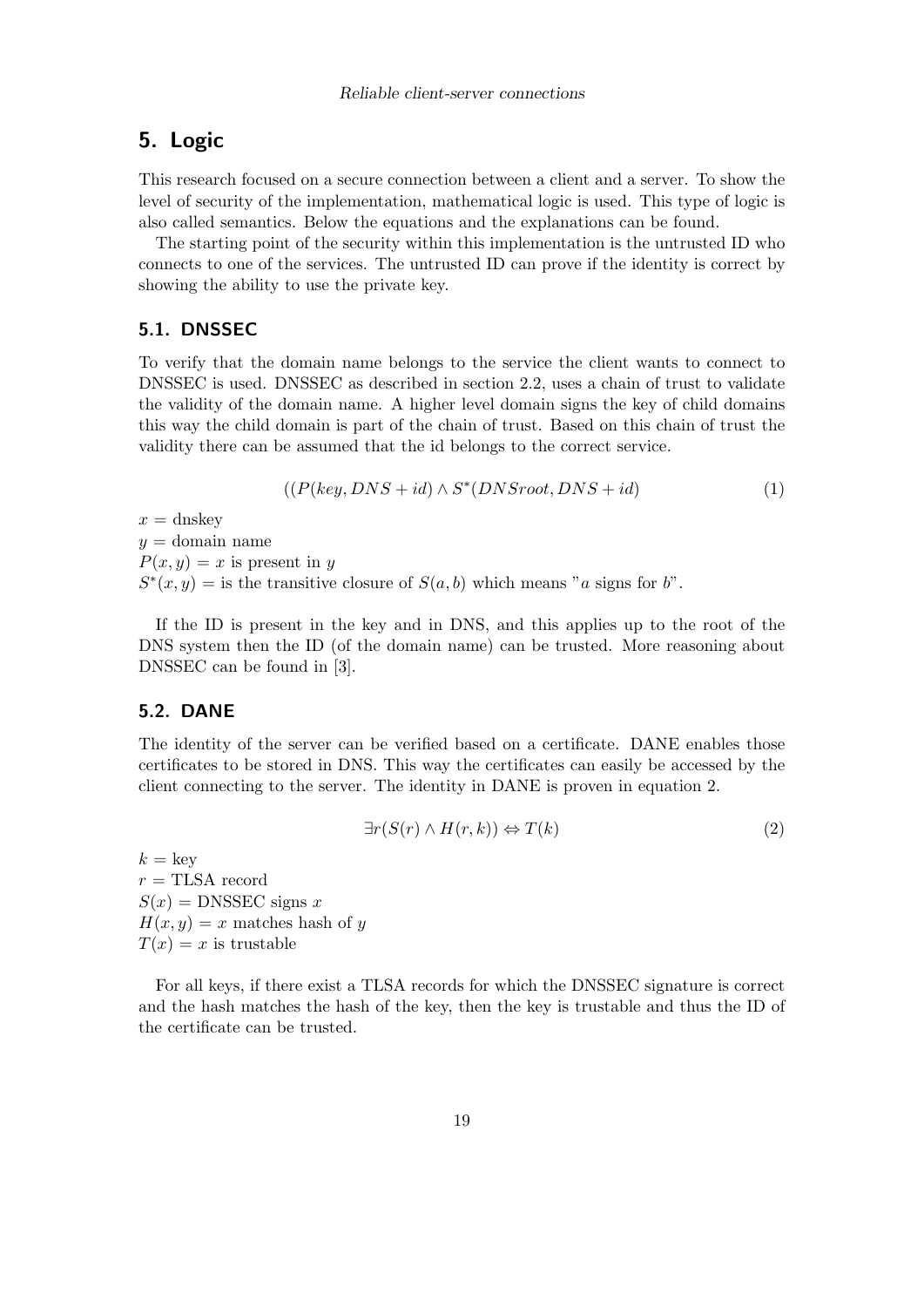#### 5.3. LDAP

In the case the untrusted ID is a user ID the daemon looks up the ID on a LDAP key server. Whenever the public key of the user matches the public key that is stored on the queried LDAP server there is proven that the key supplied by the user is valid and that the that the ID relating to the key is the users real ID and can be trusted.

To prove that the key as stored in LDAP is correct there is relied on the fact that the connection between the daemon and the LDAP server uses TLS and thus that the identity of the LDAP server and the integrity of the received data can be validated. DNSSEC is used as described in section 5.1 to validate the DNS lookup of the IP address based on the SRV record that was also retrieved from DNS and validated with DNSSEC. Based on those implications there can be stated that if validation is correct that the DNSSEC is correct. Their can also be safely relied on the returned value from the LDAP server and thus validate the clients ID.

 $\exists l(H(l, k) \wedge I(l) \wedge \exists a(R(l, a) \wedge \exists d(S(d) \wedge Q(d, a) \wedge \exists s(S(s) \wedge Q(s, d)))) \Leftrightarrow T(k)$  (3)

 $k = \text{key}$  $l = \text{LDAP server}$  $a = IP$  address  $s =$  SRV record  $d =$ Domain name  $H(x, y) = x$  has key y  $I(x) = x$  is reachable over TLS  $S(x)$  = DNSSEC signs x  $R(x, y) = x$  has address y  $Q(x, y) = x$  resolves to y  $T(x) = x$  is trustable

For all keys applies that, if there exists a LDAP server which: holds the key, is reachable over TLS and there exists an IP address which: points to the LDAP server and there exists a domain name: that is signed by DNSSEC and resolves to the IP address and has a SRV record which:

is also signed by DNSSEC and which is resolvable to d. Then the key is trustable.

## 5.4. Combined

If equation 2 is called  $D(x)$  and the equation of the previous section about LDAP, equation 3, is taken as  $L(x)$ , they can be combined to give the full logic implication of the daemon. The above equations combined results in the following equation:

$$
\exists k_1, k_2((D(k_1) \vee L(k_1)) \wedge (D(k_2) \vee L(k_2))) \Leftrightarrow C(k_1, k_2)
$$
\n
$$
(4)
$$

 $k_1, k_2$  = the keys used by the peers  $D(x) = x$  has a valid DANE record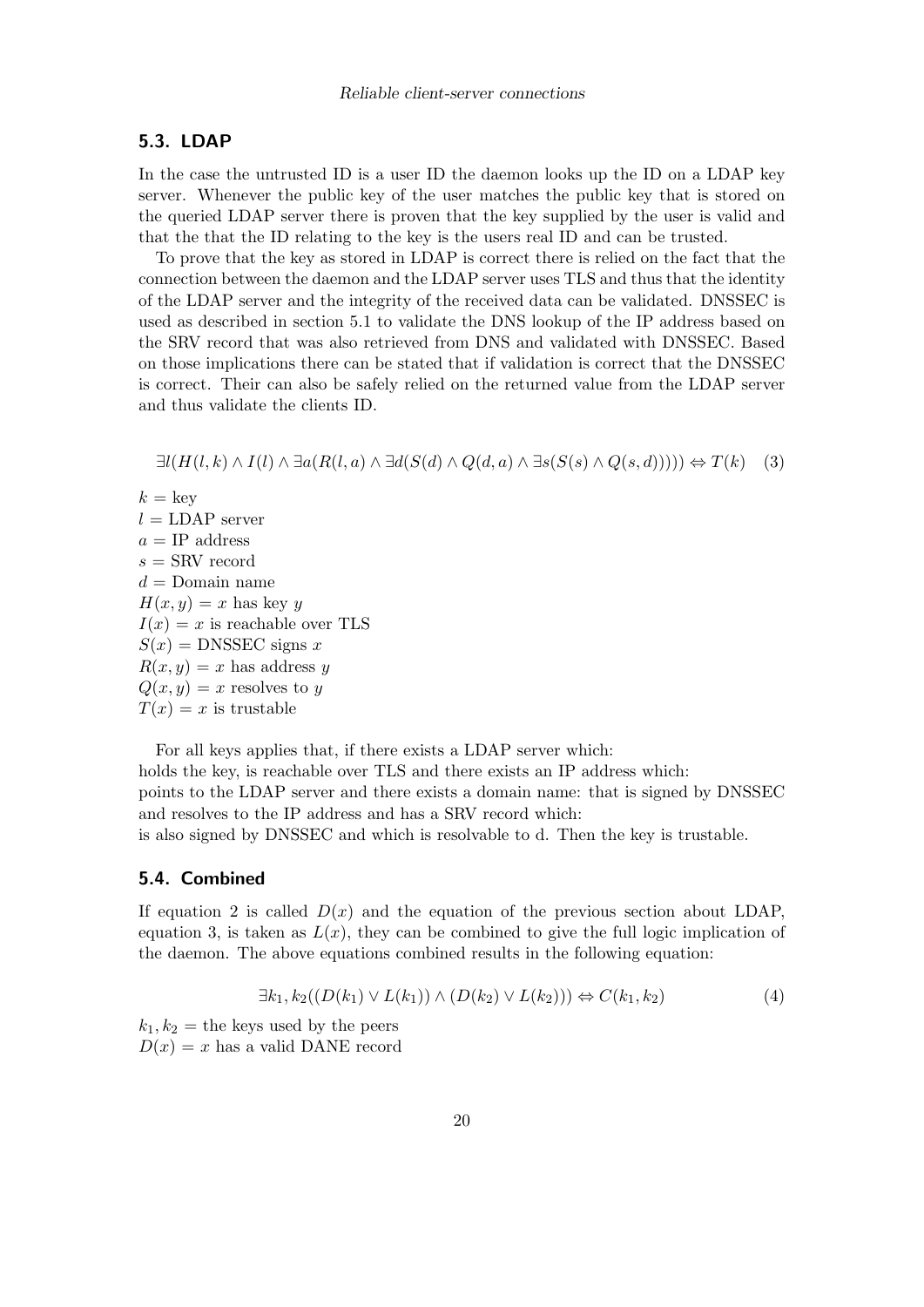$L(x) = x$  has a valid LDAP entry  $C(x, y) =$  a reliable TLS connection can be made using trusted keys x and y

For the keys  $(k_1, k_2)$  used by the peers,  $k_1$  has to be validated using DANE or LDAP and  $k_2$  has to be validated using DANE or LDAP. If both keys can be validated using one of the two validation methods than a reliable TLS connection can be made using trusted keys  $k_1$  and  $k_2$ .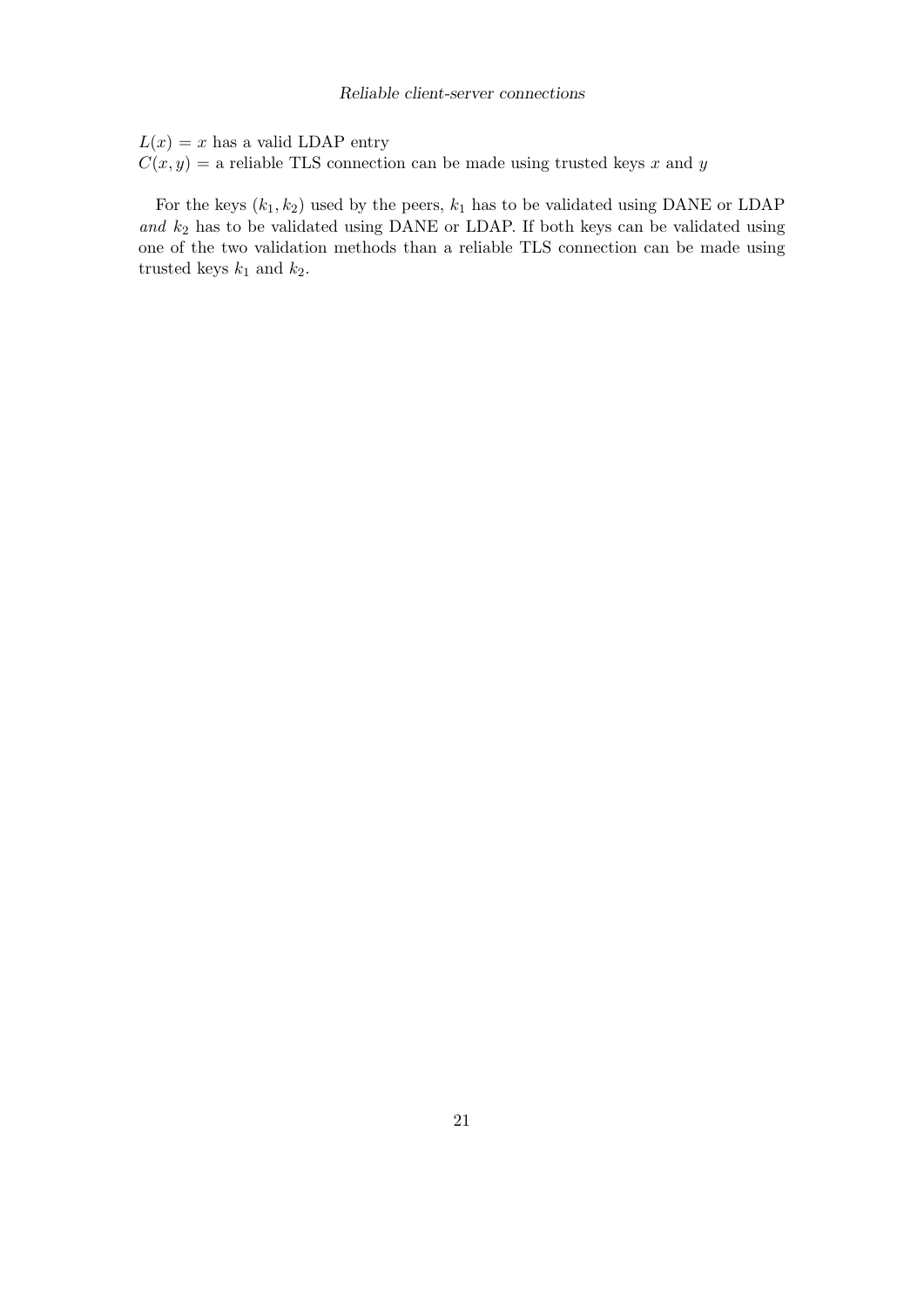## 6. Conclusion

During this project there is shown that with existing techniques it is possible to create a daemon based on TLS that fulfills the checking of client and server certificates in a decentralised way. The domain certificates are validated using DANE and user certificates using LDAP in order to guarantee the users privacy. This solution is implemented within an open-source proof of concept.

During the design and implementation phase possible future extension are taken into account. By using only a small library as a layer between the daemon and the application, existing applications written in different programming language can make use of the daemon by only converting this library. This allows the existing application to establish a connection based on TLS daemon.

The security of this implementation is verified in term of mathematical logic. The logic has showed that the untrusted identity can be validated by showing the ability to use the private key.

There is illustrated and proved that the implementation does work with existing applications. A TCP proxy application has been created to tunnel all application network traffic securely over TLS via the daemon. By taking Telnet as an example, the daemon allows such insecure applications to be more secure by using TLS.

## 6.1. Future Work

In this project a proof of concept is created for a reliable client-server daemon. To further develop this daemon and make it usable in production environments consists of implementing a caching mechanism. LDAP and DNS queries as well as succeeded TLS connections could be cached this to accelerate re-connections. The daemon could also be extended to pin certificates, to further improving the performance.

Current the implementation only supports a TLS connections based TCP. Extension to the implementation could be created to support other protocols, e.g. DTLS for UDP and SCTP based connections.

Currently the keys and certificates are stored in a directory on the server and client and their location is hard-coded in the daemon. The security and flexibility of storing certificates can be improved by implementing the retrieval of certificates from a (Soft)HSM or a token behind a PKCS#11 application programming interface (API).

Depending on the programming language of the application, the library could be rewritten in that specific language to invoke the daemon. To allow the daemon to work for all the programming languages, multiple libraries could be created.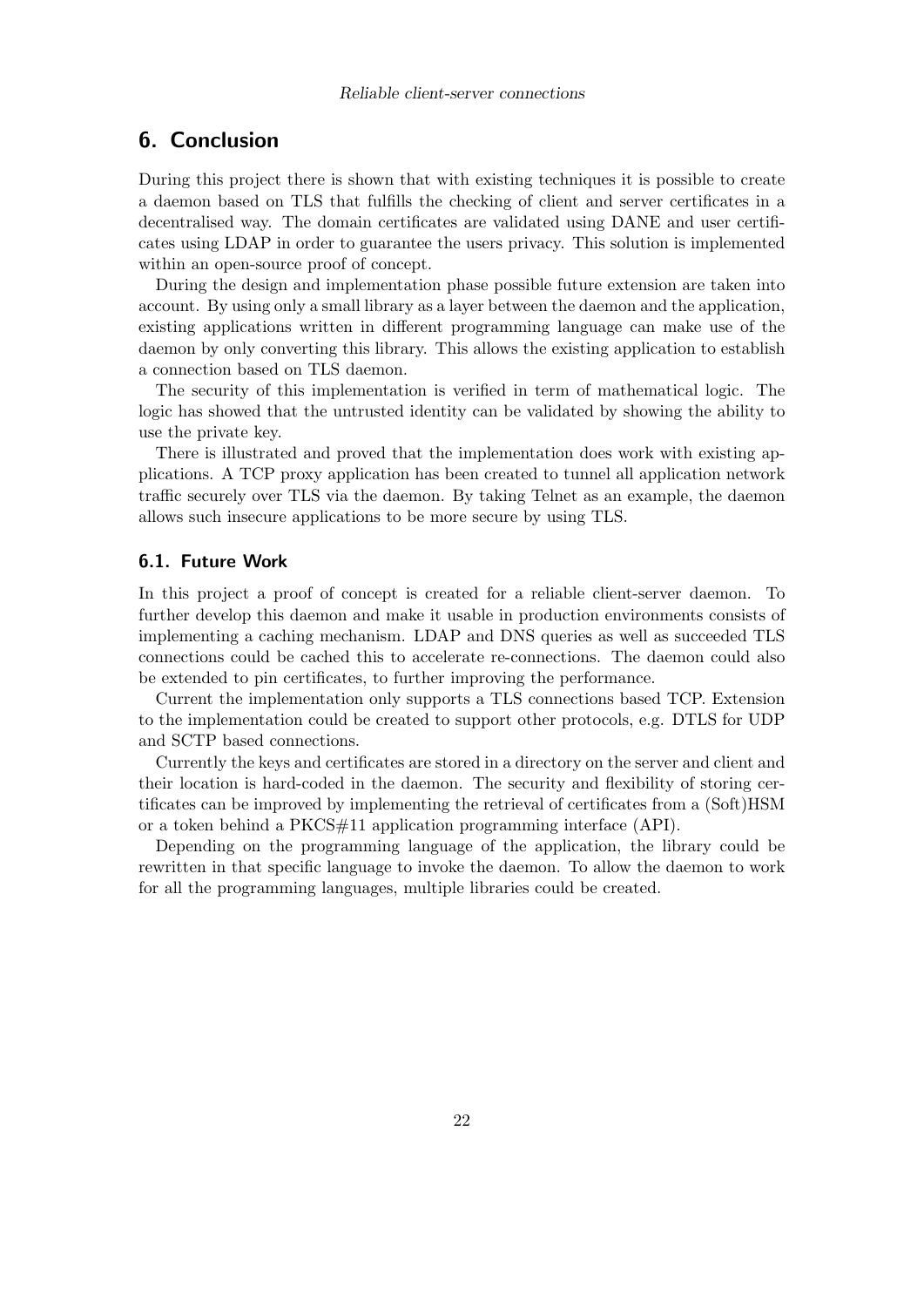## **References**

- [1] R. Arends, R. Austein, M. Larson, D. Massey, and S. Rose. DNS Security Introduction and Requirements. RFC 4033 (Proposed Standard), Mar. 2005. Updated by RFCs 6014, 6840.
- [2] D. Atkins and R. Austein. Threat Analysis of the Domain Name System (DNS). RFC 3833 (Informational), Aug. 2004.
- [3] K. Babu, V. Padmanabhan, and W. Bhukya. Reasoning about dnssec. In C. Sombattheera, A. Agarwal, S. Udgata, and K. Lavangnananda, editors, Multi-disciplinary Trends in Artificial Intelligence, volume 7080 of Lecture Notes in Computer Science, pages 75–86. Springer Berlin Heidelberg, 2011.
- [4] J. Bau and J. C. Mitchell. A security evaluation of dnssec with nsec3. In Network and Distributed Systems Security (NDSS) Symposium. The Internet Society, 2010.
- [5] J. Callas, L. Donnerhacke, H. Finney, D. Shaw, and R. Thayer. OpenPGP Message Format. RFC 4880 (Proposed Standard), Nov. 2007. Updated by RFC 5581.
- [6] T. Dierks and E. Rescorla. The Transport Layer Security (TLS) Protocol Version 1.2. RFC 5246 (Proposed Standard), Aug. 2008. Updated by RFCs 5746, 5878, 6176.
- [7] P. Ford-Hutchinson. Securing FTP with TLS. RFC 4217 (Proposed Standard), Oct. 2005.
- [8] A. Hess, J. Jacobson, H. Mills, R. Wamsley, K. E. Seamons, and B. Smith. Advanced client/server authentication in tls. In Network and Distributed System Security Symposium, pages 203–214, 2002.
- [9] J. Hodges, R. Morgan, and M. Wahl. Lightweight Directory Access Protocol (v3): Extension for Transport Layer Security. RFC 2830 (Proposed Standard), May 2000. Obsoleted by RFCs 4511, 4513, 4510, updated by RFC 3377.
- [10] P. Hoffman. SMTP Service Extension for Secure SMTP over Transport Layer Security. RFC 3207 (Proposed Standard), Feb. 2002.
- [11] P. Hoffman and J. Schlyter. The DNS-Based Authentication of Named Entities (DANE) Transport Layer Security (TLS) Protocol: TLSA. RFC 6698 (Proposed Standard), Aug. 2012.
- [12] S. Josefsson. Storing Certificates in the Domain Name System (DNS). RFC 4398 (Proposed Standard), Mar. 2006. Updated by RFC 6944.
- [13] A. Jungmaier, E. Rescorla, and M. Tuexen. Transport Layer Security over Stream Control Transmission Protocol. RFC 3436 (Proposed Standard), Dec. 2002.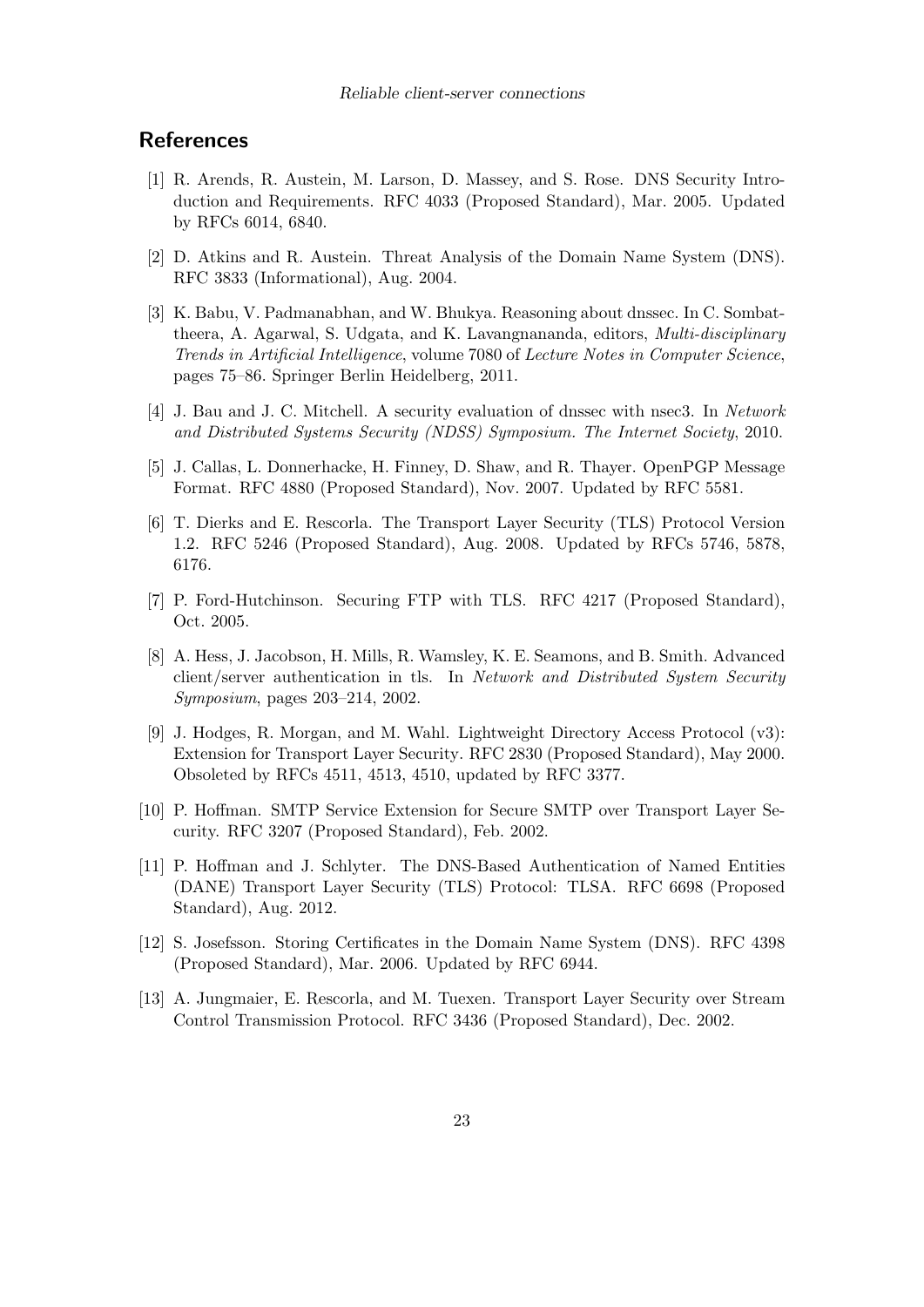- [14] B. Laurie, G. Sisson, R. Arends, and D. Blacka. DNS Security (DNSSEC) Hashed Authenticated Denial of Existence. RFC 5155 (Proposed Standard), Mar. 2008. Updated by RFCs 6840, 6944.
- [15] N. Mavrogiannopoulos and D. Gillmor. Using OpenPGP Keys for Transport Layer Security (TLS) Authentication. RFC 6091 (Informational), Feb. 2011.
- [16] P. Mockapetris. Domain names implementation and specification. RFC 1035 (INTERNET STANDARD), Nov. 1987. Updated by RFCs 1101, 1183, 1348, 1876, 1982, 1995, 1996, 2065, 2136, 2181, 2137, 2308, 2535, 2673, 2845, 3425, 3658, 4033, 4034, 4035, 4343, 5936, 5966, 6604.
- [17] C. Newman. Using TLS with IMAP, POP3 and ACAP. RFC 2595 (Proposed Standard), June 1999. Updated by RFC 4616.
- [18] R. v. R. Paul Brand, Rick van Rein and D. Yoshikawa. Hardening the internet the impact and importance of DNSSEC. 2009.
- [19] J. Prins. Diginotar certificate authority breach operation black tulip. Fox-IT, November 2011.
- [20] N. Prohic. Public key infrastructures–pgp vs. x. 509. In INFOTECH Seminar Advanced Communication Services (ACS), 2005.
- [21] E. Rescorla and N. Modadugu. Datagram Transport Layer Security. RFC 4347 (Proposed Standard), Apr. 2006. Obsoleted by RFC 6347, updated by RFC 5746.
- [22] P. Saint-Andre. Extensible Messaging and Presence Protocol (XMPP): Core. RFC 3920 (Proposed Standard), Oct. 2004. Obsoleted by RFC 6120, updated by RFC 6122.
- [23] J. Sermersheim. Lightweight Directory Access Protocol (LDAP): The Protocol. RFC 4511 (Proposed Standard), June 2006.
- [24] C. Soghoian and S. Stamm. Certified lies: Detecting and defeating government interception attacks against ssl. In Financial Cryptography and Data Security, pages 250–259. Springer, 2012.
- [25] M. Speciner, R. Perlman, and C. Kaufman. Network Security: Private Communications in a Public World. Pearson Education, 2002.
- [26] G. Toth and T. Vlieg. Additional certificate verification methods for tls client applications. 2013.
- [27] M. Tuexen, R. Seggelmann, and E. Rescorla. Datagram Transport Layer Security (DTLS) for Stream Control Transmission Protocol (SCTP). RFC 6083 (Proposed Standard), Jan. 2011.
- [28] K. Zeilenga. Lightweight Directory Access Protocol (LDAP): Technical Specification Road Map. RFC 4510 (Proposed Standard), June 2006.